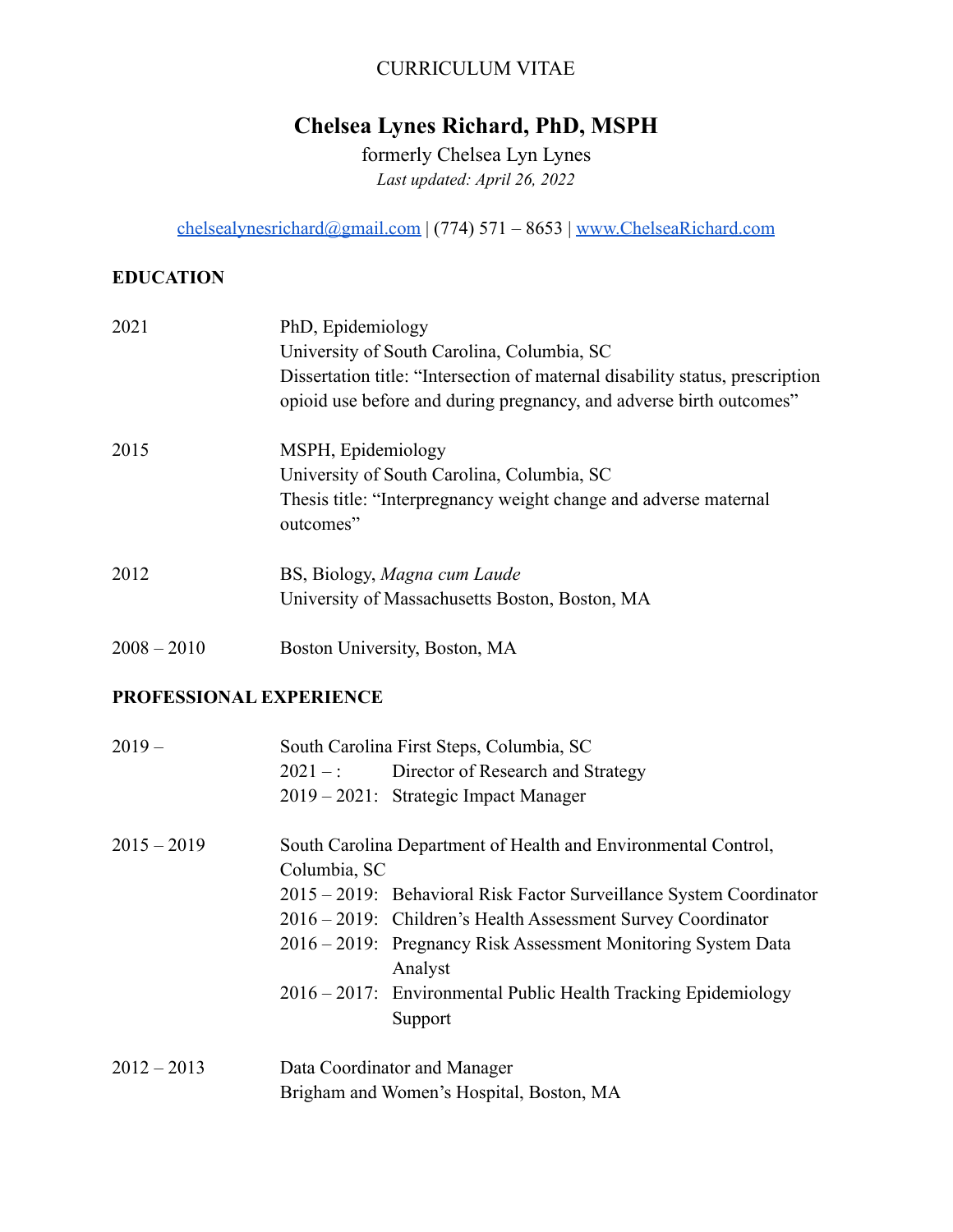### **PEER-REVIEWED JOURNAL ARTICLES**

- 1. **Richard CL**, Love BL, Boghossian N, Hardin J, McDermott S. Are pregnant women with disability prescribed opioids more and at higher dosages than those without disability?: a retrospective cohort study of South Carolina Medicaid beneficiaries. Accepted to Disability and Health Journal (Disability and Substance Use Disorders Special Supplement Issue).
- 2. Elmore AL, Omofuma OO, Sevoyan M, **Richard CL**, Liu J. Prescription opioid use among women of reproductive age in the United States: NHANES, 2003-2018. Prev Med. 2021 Dec;153.
- 3. Srivastav A, **Richard CL**, Stafford McRell A, Strompolis M. The Unintended Consequence of Novel Coronavirus (COVID-19) Pandemic on Racial Inequities Associated with Adverse Childhood Experiences (ACEs): Findings from a population-based study. Front in Public Health. 2021 Oct;9.
- 4. Strange C, **Richard CL**, Shan S, Phillips BA, Kanotra S, Drummond MB, Megenhardt L, Lal C, Pleasants RA. A Population-based Estimate of the Healthcare Burden of Obstructive Sleep Apnea using a STOP-BAG Questionnaire in South Carolina. J Clin Sleep Med. 2021 Mar 1;17(3):367-374.
- 5. Srivastav A, **Richard CL**, Kipp C, Strompolis M, White K. Racial/ethnic disparities in health care access are associated with adverse childhood experiences. J Racial Ethn Health Disparities. 2020 Dec;7(6):1225-1233.
- 6. Srivastav A, Strompolis M, Kipp C, **Richard CL**, Thrasher JF. Moderating the effects of adverse childhood experiences to address inequities in tobacco-related risk behaviors. Health Promot Pract. 2020 Jan;21(1\_suppl):139S-147S.
- 7. Pleasants RA, Heidari K, Ohar J, Donohue JF, Lugogo N, **Richard CL**, Kanotra S, Kraft M, Liao W, Mannino D, Strange C. Use of a cross-sectional survey in the adult population to characterize persons at high-risk for chronic obstructive pulmonary disease. Healthcare (Basel). 2019 Jan 18;7(1).
- 8. AlHasan D, Breneman C, **Lynes C**, Callahan-Myrick K. Factors that influence parental misperception of their child's actual weight status in South Carolina. Matern Child Health J. 2018 Jul;22(7):1077-1084. Epub 2018 Feb 22.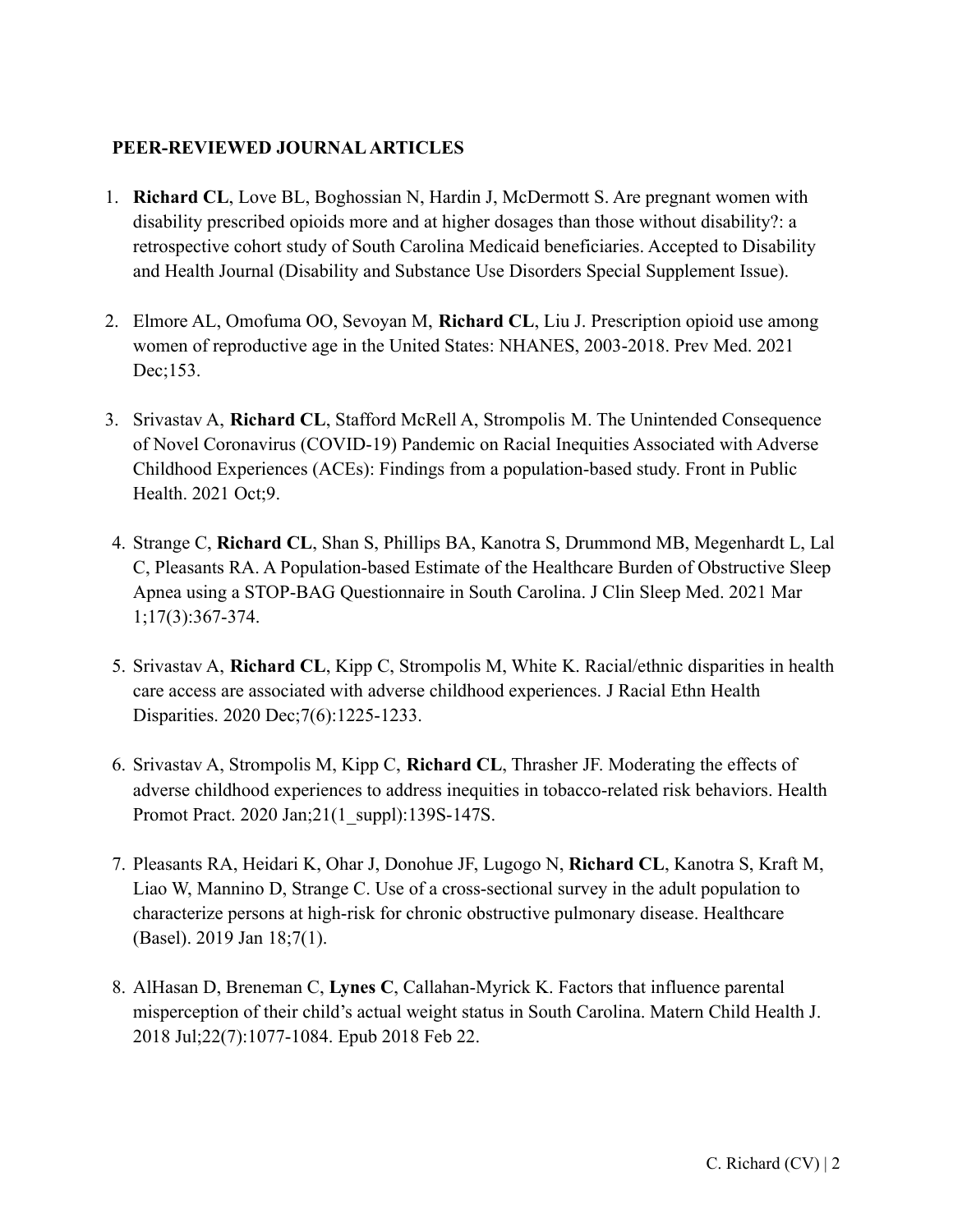- 9. Davis HT, **Lynes C**, Corley HR. South Carolina Environmental Public Health Tracking program's role in monitoring and reducing occupational exposure to lead: public health actions in collaboration with the South Carolina Occupational Safety and Health Administration. J Public Health Manag Pract. 2017 Sep/Oct;23 Suppl 5 Supplement, Environmental Public Health Tracking:S53-S59.
- 10. **Lynes C**, Mclain A, Yeung EH, Albert P, Liu J, Boghossian NS. Interpregnancy weight change and adverse maternal outcomes: a retrospective cohort study. Ann Epidemiol. 2017 Oct;27(10):632-637.e5. Epub 2017 Sep 21.
- 11. **Lynes C**, Phillips J, Keane C, Sloan D, Berger AM. An Evaluation of a Bereavement Program in a US Research Hospital. Am J Hosp Palliat Care. Mar 2016: 33(2): 150-153.

## **SUBMITTED MANUSCRIPTS**

1. Srivastav A, **Richard CL**, Stafford McRell A, Kaufman M. Safe and Supportive Neighborhoods Protect Children from the Health Effects of ACEs. Revise and Resubmit submitted to Journal of Child and Adolescent Trauma on April 26, 2022.

## **HONORS AND AWARDS**

| 2021          | Best & Brightest 35 and Under                                     |  |
|---------------|-------------------------------------------------------------------|--|
|               | Columbia Business Monthly                                         |  |
| 2021          | Winner, Graduate Student Poster Award                             |  |
|               | Discover UofSC                                                    |  |
| 2021          | Winner, Maternal and Child Health Abstract Contest                |  |
|               | Discover UofSC                                                    |  |
| $2017 - 2021$ | Presidential Fellowship                                           |  |
|               | The Graduate School, University of South Carolina                 |  |
|               | \$47,000 in tuition over four years and professional development  |  |
| $2017 - 2019$ | <b>Full Travel Award to Annual Meeting</b>                        |  |
|               | Council of State and Territorial Epidemiologists                  |  |
| 2019          | Travel Award to American Public Health Association Annual Meeting |  |
|               | The Graduate School, University of South Carolina                 |  |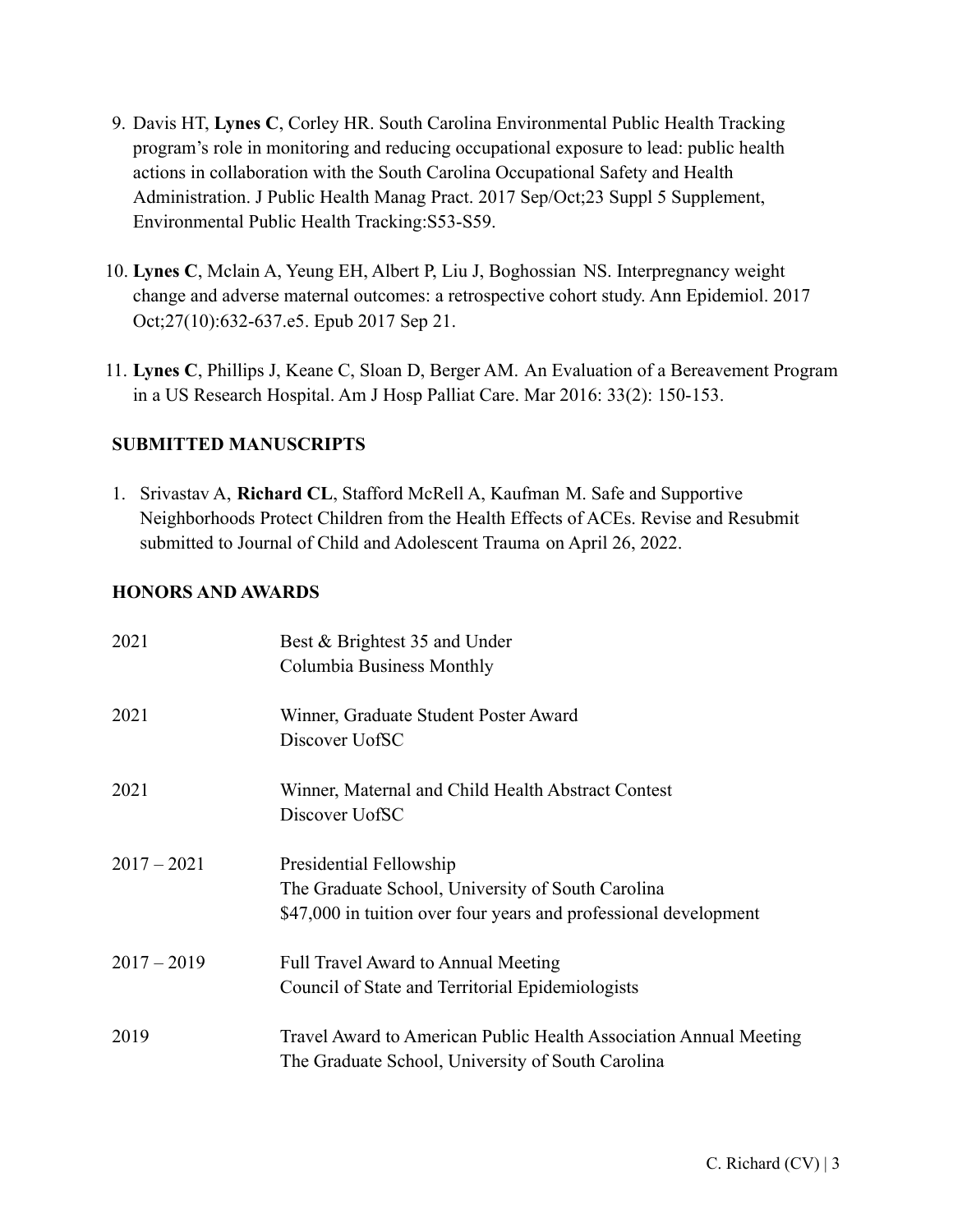| 2019          | Finalist, Student Poster Award<br>American Association of Public Opinion Research Annual Meeting                                                            |
|---------------|-------------------------------------------------------------------------------------------------------------------------------------------------------------|
| 2018          | Inducted into American College of Epidemiology as an Associate Member                                                                                       |
| 2016          | Winner, Best Clinical Science Poster<br>Carolina Women's Health Research Forum                                                                              |
| 2016          | Finalist, Poster Award<br>Council of State and Territorial Epidemiologists' Annual Meeting<br>Chronic Disease/Maternal and Child Health/Oral Health section |
| 2015          | Inducted into Mu Chapter of Delta Omega Honor Society<br>Arnold School of Public Health, University of South Carolina                                       |
| 2014          | Winona B. Vernberg Fellowship<br>Arnold School of Public Health, University of South Carolina<br>\$2,000 in tuition for one year                            |
| 2014          | Intramural Research Training Award (Summer Internship Program)<br>Clinical Center, National Institutes of Health                                            |
| 2012          | Magna cum Laude<br>University of Massachusetts Boston                                                                                                       |
| $2011 - 2012$ | Dean's List (Spring/Fall 2011; Spring 2012)<br>University of Massachusetts Boston                                                                           |
| 2008          | Merit Scholarship<br><b>Boston University</b><br>\$40,000 in tuition over four years                                                                        |

# **TEACHING EXPERIENCE**

Key: \*Online section

University of South Carolina Graduate Level Adjunct Instructor Quantitative Methods for Health Administration (Spring 2022) Teaching Assistant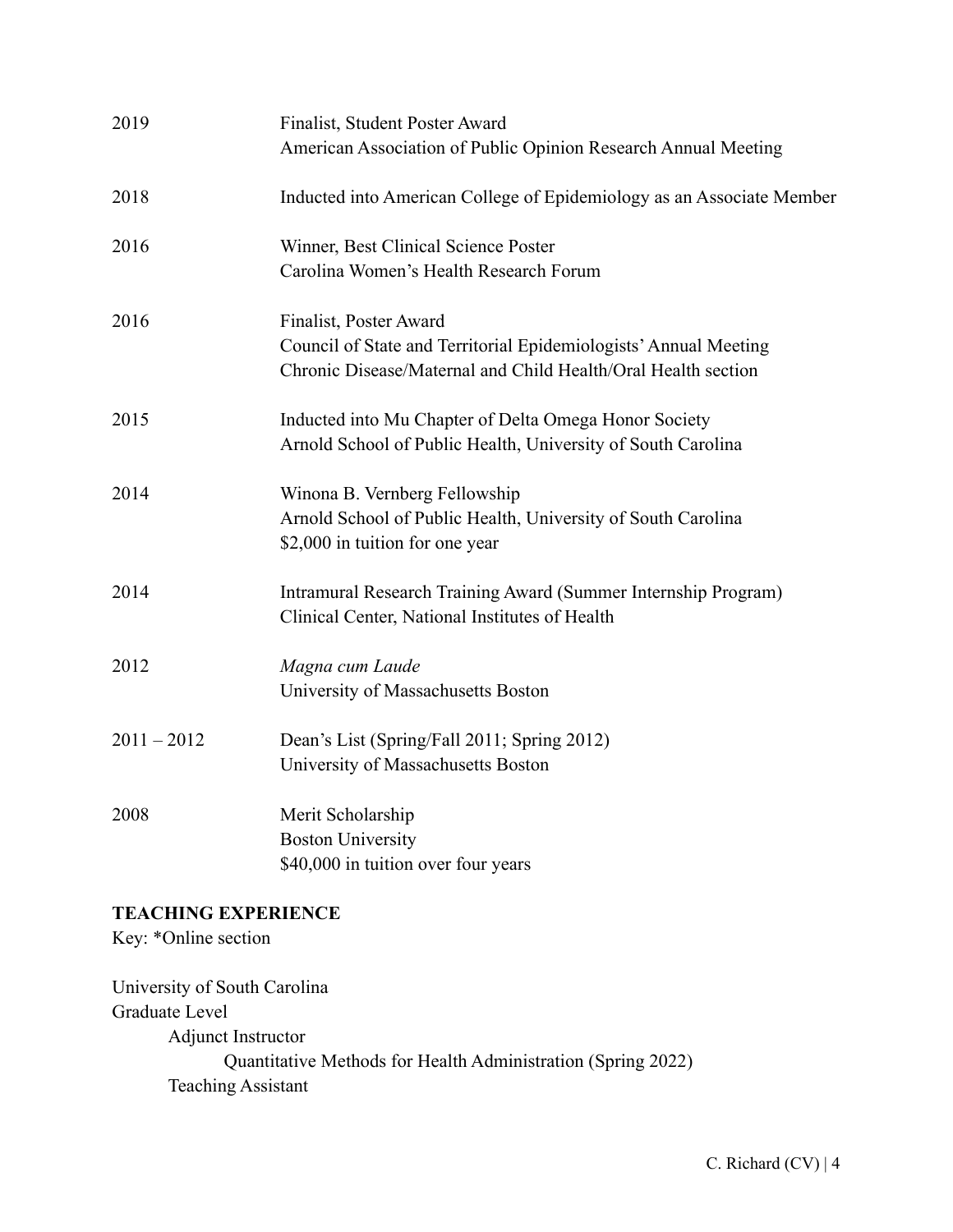Quantitative Methods for Public Health Practice\* (Fall 2019; Fall 2020) Intermediate Epidemiologic Methods (Spring 2018; Spring 2019) Introduction to Epidemiology\* (Summer 2015)

Undergraduate Level

Teaching Assistant

Public Health Capstone Seminar (Spring 2020) Principles of Epidemiology (Fall 2017; Fall 2018; Spring 2021) Microbiology Lab (Spring/Fall 2014; Spring/Summer 2015) Adjunct Instructor Microbiology Lab (Fall 2015; Fall 2016) Bacteriology Lab (Fall 2015)

#### **GRANT FUNDING**

#### **Funded**

Effect of Maternal Disability Status and Prescription Opioid Use Before and During Pregnancy on Small-for-Gestational Age Infants

Source: University of South Carolina (Support to Promote Advancement of Research and Creativity (SPARC) Graduate Research Grant)

Project period: May 1, 2020 – July 31, 2021; Role: Principal investigator (100%) Total costs: \$4,594

#### **Not funded**

Prescription opioid use, pregnancy, and disability among Medicaid enrollees in South Carolina Source: National Institutes of Health (Ruth L. Kirschstein National Research Service Award Individual Predoctoral Fellowship; NIH-F31-PA-19-915)

Project period: April 1, 2020 – March 30, 2021; Role: Principal investigator (100%)

#### **ORAL PRESENTATIONS**

Key: Presenter; *Mentored student or graduate assistant*

- 1. **Richard CL** and McDermott S. (June 2021) Do Women with Disability Have a Higher Risk of Adverse Birth Outcomes Than Their Counterparts without Disability?: A Retrospective Study of South Carolina Medicaid Beneficiaries. Breakout session presentation at the Council of State and Territorial Epidemiologists Annual Virtual Meeting.
- 2. *Avalos C*, **Richard CL**, Srivastav A, Davis HT, Strompolis M. (November 2019) Expanded adverse childhood experience (ACEs) questions in SC: food insecurity, homelessness, and lack of basic needs' impact on quality of life. Oral presentation at the American Public Health Association Annual Meeting, Philadelphia, PA.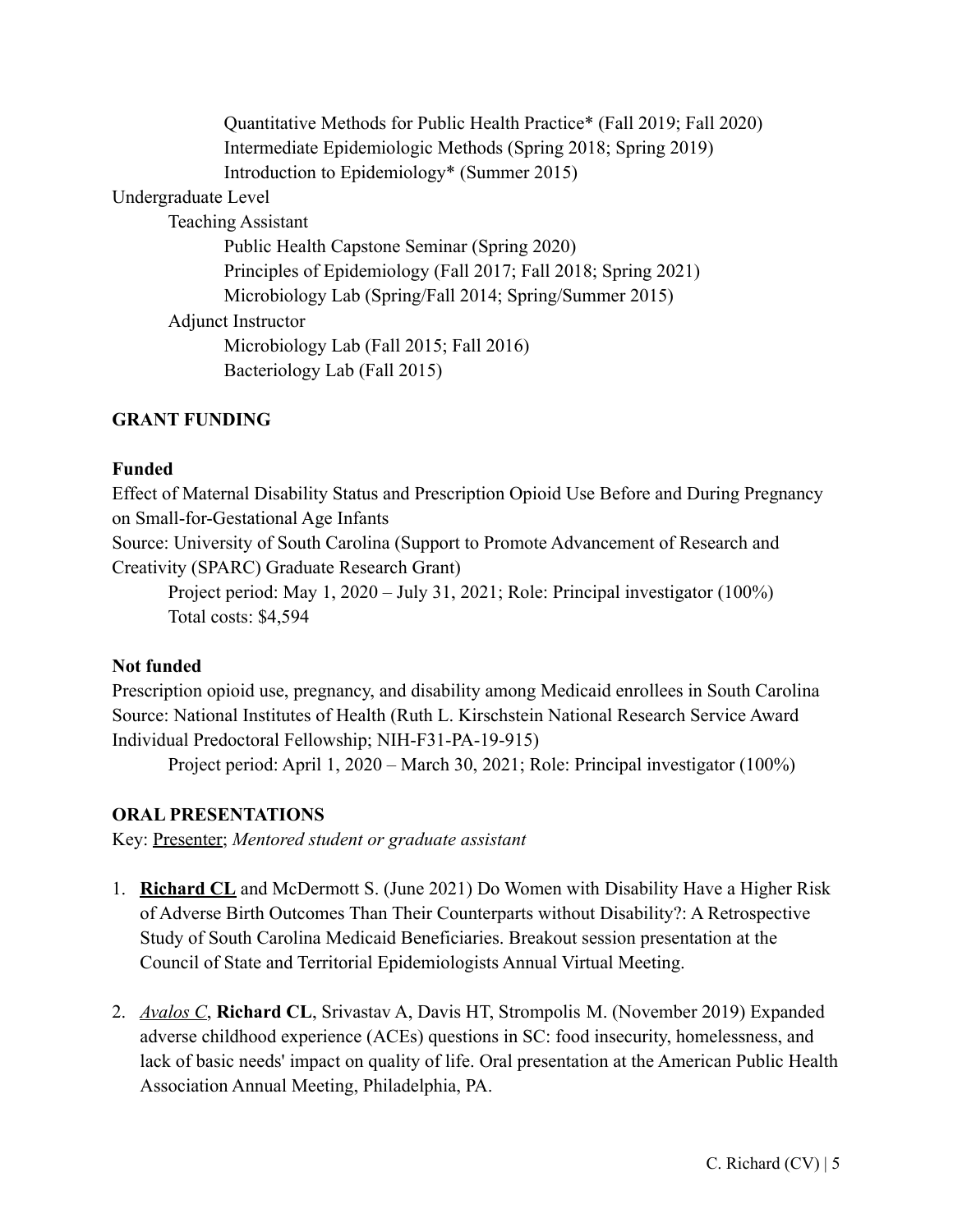- 3. Lal C, **Richard CL**, Shan S, Strange C, Philips B, Kanotra S, Drummond B, Pleasants R. (October 2019) Targeting obstructive sleep apnea using state-based surveillance. Oral presentation at CHEST Annual Meeting, New Orleans, LA.
- 4. Chiodini S, **Richard CL**, Davis HT, Hurley D. (June 2019) Surveillance of HPV-associated oropharyngeal cancers in South Carolina. Oral presentation at the North American Association of Central Cancer Registries Annual Conference, Vancouver, BC, Canada.
- 5. Davis HT and **Richard CL**. (June 2019) Perceived treatment when accessing health care based on race and having a routine health check-up within the past year: A 2016-2017 South Carolina Behavioral Risk Factor Surveillance System Analysis. Lightning session at the Council of State and Territorial Epidemiologists Annual Conference, Raleigh, NC.
- 6. Leedom VO, Provenzano B, Simpson KW, **Richard CL**. (March 2019) Talk the Talk and Drive the Drive: Creating an MCH workforce that helps women thrive. Workshop presentation at Association of Maternal and Child Health Programs, San Antonio, TX.
- 7. *Karim S*, Zhang Z, Lohman M, **Richard CL**, Liu J. (February 2019) Does prenatal physical activity modify the association between stress during pregnancy and postpartum depression?. Oral presentation at SC DHEC/USC Health Data Symposium, Columbia, SC.
- 8. Simpson KW, Davis HT, **Richard CL**. (October 2018) Gift card incentive/reward influence on response rate for South Carolina PRAMS. Oral Presentation at Southern Association of Public Opinion Research Annual Conference, Raleigh, NC.
- 9. *AlHasan DM*, **Richard CL**, Leedom VO, Simpson KW, Davis HT. (September 2018) Maternal healthcare needs identified in South Carolina: A Qualitative Analysis of the 2015 Pregnancy Risk Assessment Monitoring System. Oral presentation at CityMatCH conference, Portland, OR.
- 10. **Richard CL**, Sulkowski B, Davis HT. (April 2018) Subjective cognitive decline in South Carolina's adults: is it associated with rurality?. Oral presentation at 2018 BRFSS Training Workshop, Atlanta, GA.
- 11. French M, Jackson TL, **Richard CL**, Shean J. (April 2018) Catalyst for action: BRFSS Cognitive Module. Oral presentation at 2018 BRFSS Training Workshop, Atlanta, GA.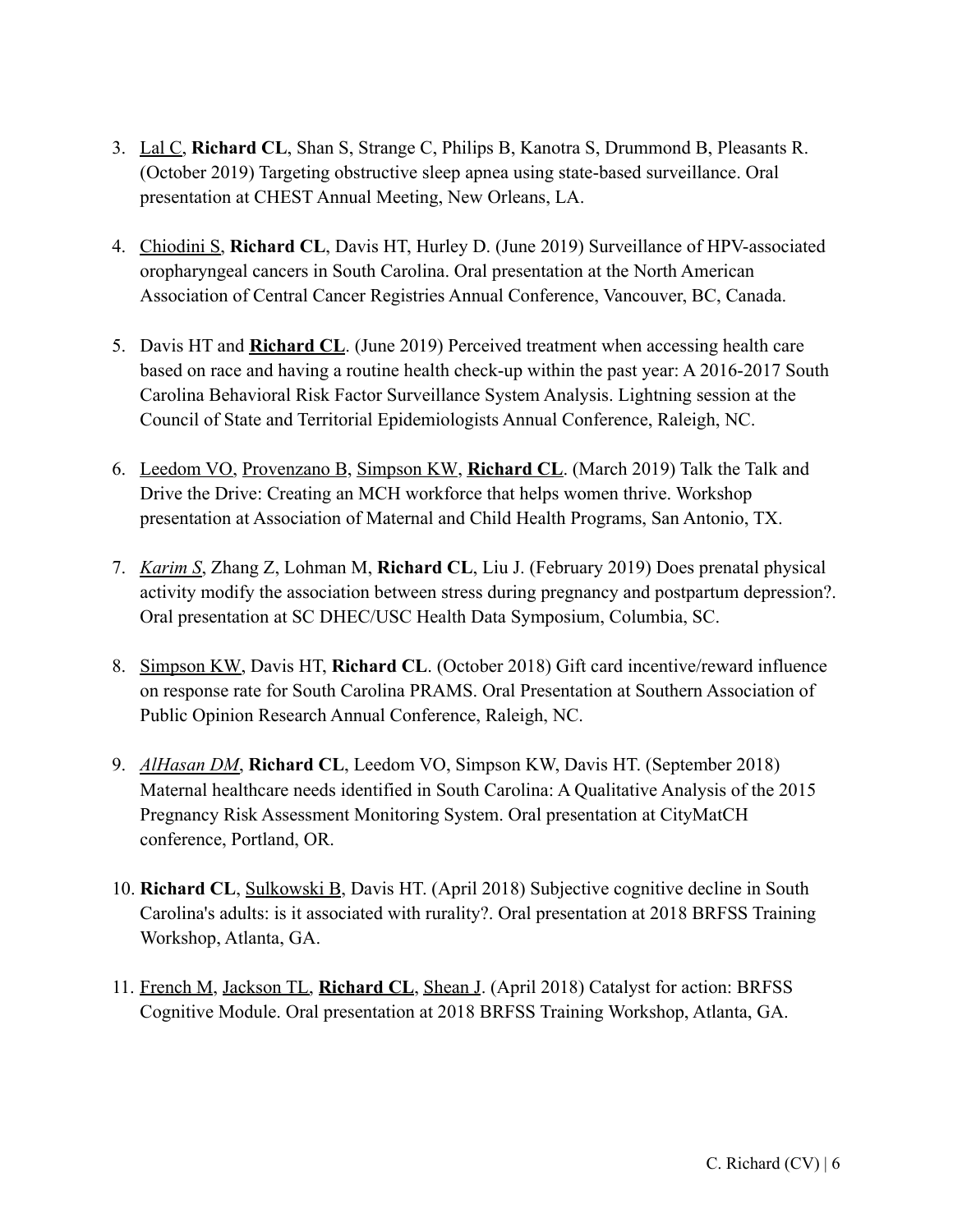- 12. **Lynes C** and Davis HT. (November 2017) Categorizing adverse childhood experiences and associations with depression in South Carolina: a 2015 BRFSS analysis. Oral presentation at American Public Health Association Annual Meeting, Atlanta, GA.
- 13. Clugstone S, **Lynes C**, Hurley D, Nitcheva D, Johnson K, Davis HT. (June 2017) Screening recommendation and breast cancer incidence in South Carolina: A BRFSS and cancer registry analysis. Oral presentation at the North American Association of Central Center Registries Annual Conference, Albuquerque, NM.
- 14. **Lynes C**, Heidari K, Ochonma C, Smith M, Davis HT. (October 2016) Children with special healthcare needs: current state of affairs in South Carolina using the Children's Health Assessment Survey. Oral session presented at American Public Health Association Annual Meeting, Denver, CO.
- 15. **Lynes C**, Heidari K, Hill R, Diedhiou A, Johnson K, Davis HT. (October 2016) Race/ethnicity and compliance to diabetes self-management in South Carolina: a 2011-2014 BRFSS analysis. Oral session presented at American Public Health Association Annual Meeting, Denver, CO.
- 16. **Lynes C**, Heidari K, Davis HT. (May 2016) Physical activity environment and disparities among South Carolina's children. Session presentation for Environmental Public Health Tracking Virtual Conference.
- 17. De Santis EA, Heidari K, **Lynes C**. (April 2016) Developing, implementing and using a Children's Health Assessment Survey in South Carolina. Workshop presented for Association of Maternal and Child Health Programs Annual Meeting, Washington, D.C.
- 18. Smith M, Heidari K, **Lynes C**. (February 2016) The South Carolina Children's Health Assessment Survey (CHAS). Webinar presented for National Association of Chronic Disease Directors: Science, Epidemiology, and Evaluation Committee meeting.

# **POSTER PRESENTATIONS**

- 1. Richard CL, Beebe G, Rock D. (October 2021) Family voice matters: feedback for the future. Poster presented at the Parents as Teachers National Conference 2021, Baltimore, MD.
- 2. Samkari M and Richard CL. (May 2021) Disparities in preconception health indicators among reproductive-aged women in South Carolina – Behavioral Risk Factor Surveillance System (BRFSS), 2012-2015, and Pregnancy Risk Assessment Monitoring System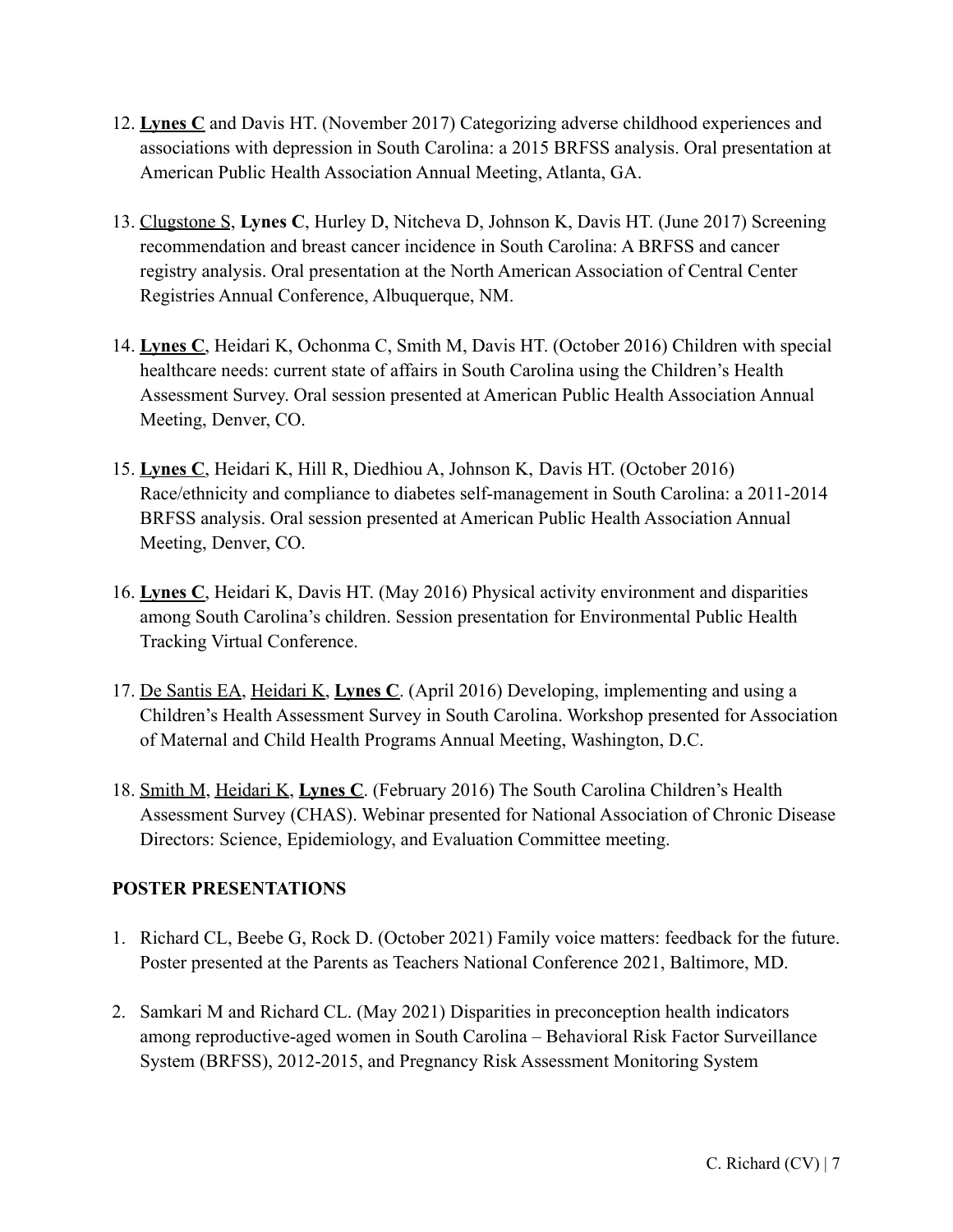(PRAMS), 2012-2015. Poster presented at the Association of Maternal and Child Health Programs Virtual Annual Conference.

- 3. Richard CL and McDermott S. (April 2021) Maternal longstanding physical disability and increased risk for small for gestational age infants: is prescription opioid use on the causal pathway?. iPoster presented at Discover UofSC 2021. *Winner, Maternal and Child Health Abstract Contest and Winner, Graduate Student Poster Award.*
- 4. Elmore AL, Omofuma OO, Sevoyan M, Richard CL, Liu J. (April 2021) Prescription opioid use and use of medications for opioid use disorder among women of reproductive age in the United States: NHANES, 2003-2018. iPoster presented at Discover UofSC 2021. *Winner, Maternal and Child Health Abstract Contest.*
- 5. Richard CL. (October 2020) The prevalence of women with disabilities is higher in those with opioid prescriptions during pregnancy among South Carolina Medicaid beneficiaries. Presented at American Public Health Association Annual Meeting (virtual meeting due to COVID-19 pandemic).
- 6. Karim S, Zhang Z, Richard CL, Lohman M, Liu J. (October 2020) Does prenatal physical activity modify the association between prenatal stress and postpartum depression?. Presented at American Public Health Association Annual Meeting (virtual meeting due to COVID-19 pandemic).
- 7. Richard CL and Khan S. (October 2020) Risk behaviors predictive of marijuana use among youth in South Carolina: A cross-sectional study. Presented at American Public Health Association Annual Meeting (virtual meeting due to COVID-19 pandemic).
- 8. Samkari M and Richard CL. (October 2020) Disparities in preconception health indicators among reproductive-aged women in South Carolina – BRFSS and PRAMS, 2012-2015. Accepted for presentation at American Public Health Association Annual Meeting (virtual meeting due to COVID-19 pandemic).
- 9. Reid LA, Richard CL, Gardner J. (April 2020) Chronic conditions among adults with disability in South Carolina. Poster presented at New England Science Symposium, Boston, MA. Symposium cancelled in response to COVID-19 pandemic.
- 10. Richard CL and McDermott S. (November 2019) Is poor mental health a mediator of the association between disability and lifestyle behaviors among veterans in the US? A 2017 US BRFSS Analysis. Poster presented at American Public Health Association Annual Meeting, Philadelphia, PA.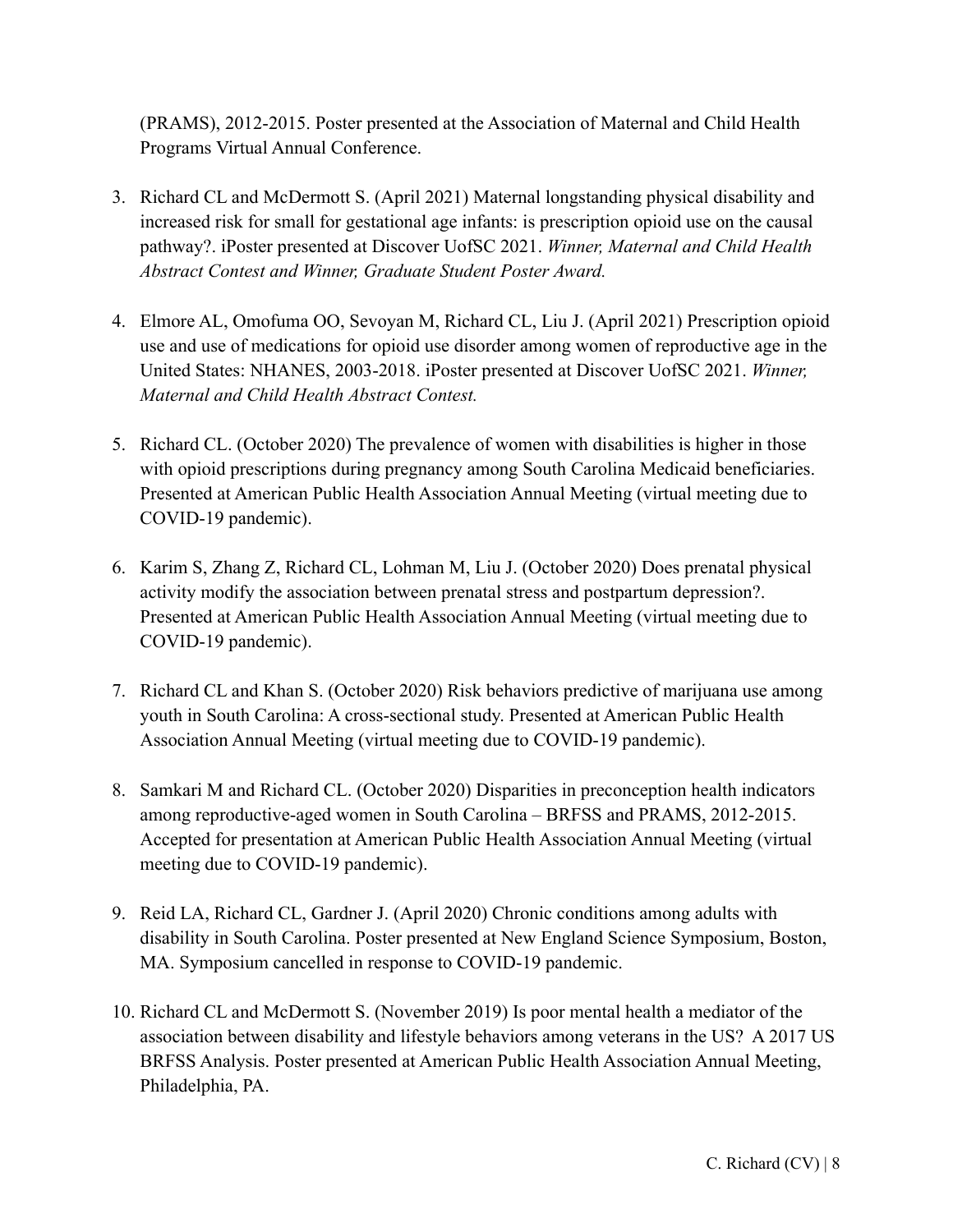- 11. Stevens D, Richard CL, Davis HT, Hunt K. (June 2019) Associations between pregnancy intention and maternal and offspring health: A 2012-2015 South Carolina PRAMS analysis. Poster presented at The Society for Epidemiologic Research Annual Meeting, Minneapolis, MN.
- 12. Stevens D, Richard CL, Davis HT, Hunt K. (June 2019) Associations between pregnancy intention and maternal and offspring health: A 2012-2015 South Carolina PRAMS analysis. Poster presented at The Society for Pediatric and Perinatal Epidemiologic Research Annual Meeting, Minneapolis, MN.
- 13. Liu J, Broadway A, Boghossian N, McLain A, Karim S, Richard CL. (June 2019) Leisure-time physical activity before and during pregnancy and preterm births in South Carolina, 2009-2015. Poster presented at The Society for Epidemiologic Research Annual Meeting, Minneapolis, MN.
- 14. Liu J, Broadway A, Boghossian N, McLain A, Karim S, Richard CL. (June 2019) Leisure-time physical activity before and during pregnancy and preterm births in South Carolina, 2009-2015. Poster presented at The Society for Pediatric and Perinatal Epidemiologic Research Annual Meeting, Minneapolis, MN.
- 15. Avalos C and Richard CL. (June 2019) Understanding diabetes rates among South Carolina's growing Hispanic population. Poster presented at the Council of State and Territorial Epidemiologists Annual Conference, Raleigh, NC.
- 16. Richard CL, AlHasan DM, Foo TA, Davis HT. (June 2019) HPV vaccination among adolescents and adults in South Carolina. Poster presented at the Council of State and Territorial Epidemiologists Annual Conference, Raleigh, NC.
- 17. Richard CL and Davis HT. (June 2019) Marijuana use and reasons for use in South Carolina: A 2017 Behavioral Risk Factor Surveillance System analysis. Poster presented at the Council of State and Territorial Epidemiologists Annual Conference, Raleigh, NC.
- 18. Shull E, Richard CL, Dowda M, Pate R. (May 2019) Parental perceptions of their children's physical activity. Poster presented at American College of Sports Medicine Annual Meeting, Orlando, FL.
- 19. Simpson KW, Davis HT, Richard CL. (May 2019) South Carolina (SC) prams sampling frame: the motivation and the change. Poster presented at American Association of Public Opinion Research, Toronto, ON, Canada.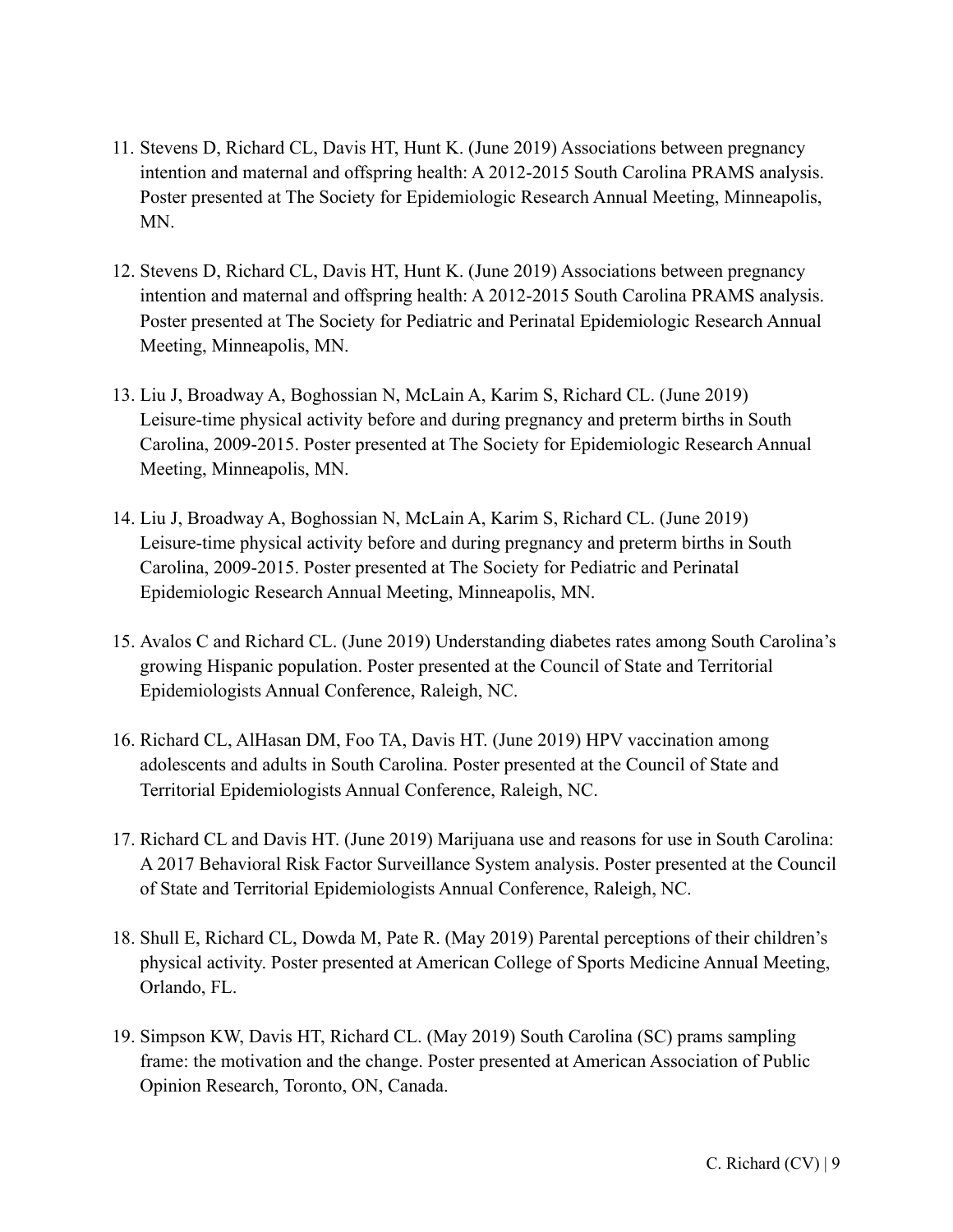- 20. Richard CL and Davis HT. (May 2019) Examining demographics of adults refusing questions related to adverse childhood experiences: a 2014-2016 Behavioral Risk Factor Surveillance System Analysis. Poster presented at American Association of Public Opinion Research, Toronto, ON, Canada. *Finalist, Student Poster Award.*
- 21. Lin S, Richard CL, Merchant AT. (April 2019) Disparities in oral health seeking behavior among childbearing-aged women. Poster presented at Discover UofSC, Columbia, SC.
- 22. Shull E, Richard CL, Dowda M, Pate R. (April 2019) parental perceptions of their children's physical activity. Poster presented at Discover UofSC, Columbia, SC.
- 23. Avalos C, Richard CL, Twum-Danso Y, Carter N, Flemming NC, Jones MD, Hutson R, Henry T, Scott KL, Speaks C, Izar MP, Toland A, Gray K. (April 2019) Veterans' mental health and substance use in South Carolina: A 2015-2017 BRFSS analysis. Poster presented at University of South Carolina's College of Nursing 2019 Research and Scholarship Day, Columbia, SC.
- 24. Avalos C and Richard CL. (April 2019) A parent's responsibility: how parent's health care access affect that of their children. Poster presented at Adolescent Health Initiative Annual Conference, Detroit, MI.
- 25. Avalos C and Richard CL. (April 2019) Prevalence of influenza vaccination among SC children and how it relates to parental demographic characteristics. Poster presented at 2019 BRFSS Training Workshop, Atlanta, GA.
- 26. Stansbury ML, Richard CL, Fritz S, Pellegrini C, Hutto B, Liu J, West D. (April 2019) Characterizing physical activity among individuals with mobility limitations and obesity: an analysis or the 2013, 2015, and 2016 national BRFSS. Poster presented at 2019 BRFSS Training Workshop, Atlanta, GA.
- 27. Richard CL, Srivastav A, Strompolis M, Davis HT. (March 2019) Education mediates the effect of adverse childhood experiences on household food insecurity in South Carolina. Poster presented at the 2019 Nutrition Symposium, University of South Carolina, Columbia, SC.
- 28. Richard CL, Nitcheva D, Shealy K, Simpson KW. (March 2019) Predicting unintended pregnancy in South Carolina by county using data from the Pregnancy Risk Assessment Monitoring System and Vital Records. Poster presented at Association of Maternal and Child Health Programs, San Antonio, TX.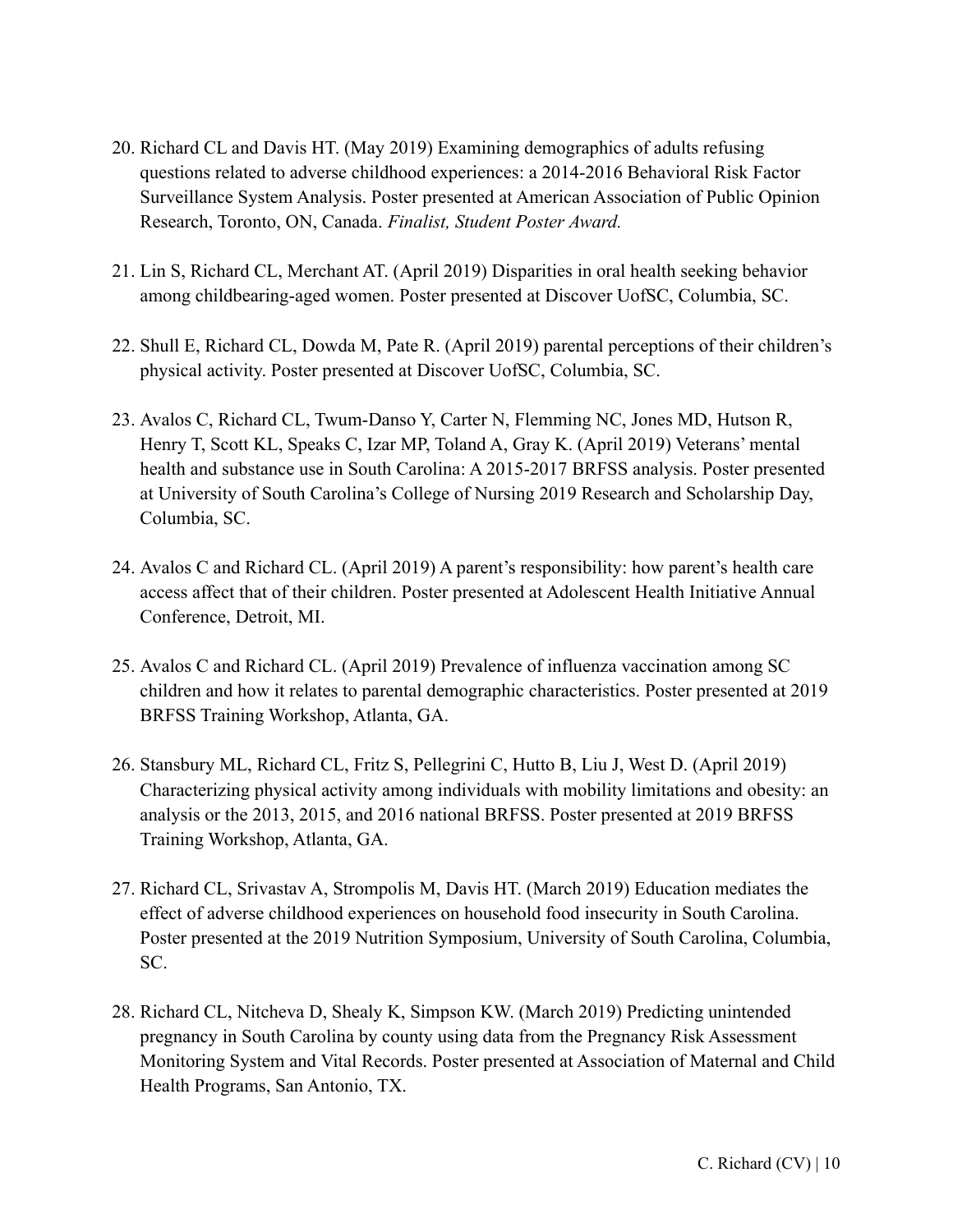- 29. Avalos C and Richard CL. (February 2019) Racial and ethnic disparities in access to care among adults with depression in South Carolina. Poster presented at SC DHEC/UofSC Health Data Symposium, Columbia, SC.
- 30. Richard CL and Davis HT. (February 2019) The crossroads of poor mental health and substance use: comparing veterans and non-veterans in South Carolina. Poster presented at SC DHEC/USC Health Data Symposium, Columbia, SC.
- 31. Richard CL, Simpson KW, Davis HT. (February 2019) Characterizing postpartum depression in South Carolina: A 2012-2015 Pregnancy Risk Assessment Monitoring System analysis. Poster presented at SC DHEC/UofSC Health Data Symposium, Columbia, SC.
- 32. Larsen C, Richard CL, West D. (November 2018) Do dementia caregivers have worse health outcomes as compared to non-caregivers in a national sample?. Poster presented at The Gerontological Society of America 2018 Annual Meeting, Boston, MA.
- 33. Richard CL, Simpson KW, Davis HT, Karim S. (November 2018) Assessing awareness and perception of risk of Zika virus in South Carolina: a 2016 Pregnancy Risk Assessment Monitoring System analysis. Poster presented at American Public Health Association Annual Meeting, San Diego, CA.
- 34. Richard CL, Simpson KW, Davis HT. (September 2018) Smoking during pregnancy modifies the effect of 17P on subsequent preterm birth: a 2012-2015 Pregnancy Risk Assessment Monitoring System analysis. Poster presented at CityMatCH conference, Portland, OR.
- 35. Richard CL, Simpson KW, Davis HT. (September 2018) Smoking during pregnancy modifies the effect of 17P on subsequent preterm birth: a 2012-2015 Pregnancy Risk Assessment Monitoring System analysis. Poster presented at PRAMS National Meeting, Portland, OR.
- 36. Richard CL, Simpson KW, Davis HT. (June 2018) Recreational fish consumption during pregnancy in South Carolina: A 2010-2012 Pregnancy Risk Assessment Monitoring System analysis. Poster presented at Council of State and Territorial Epidemiologists Annual Conference, West Palm Beach, FL.
- 37. Simpson KW, Davis HT, Richard CL. (May 2018) Gift card incentive/ reward influence on response rate for South Carolina PRAMS. Poster presented at American Association of Public Opinion Research Annual Conference, Denver, CO.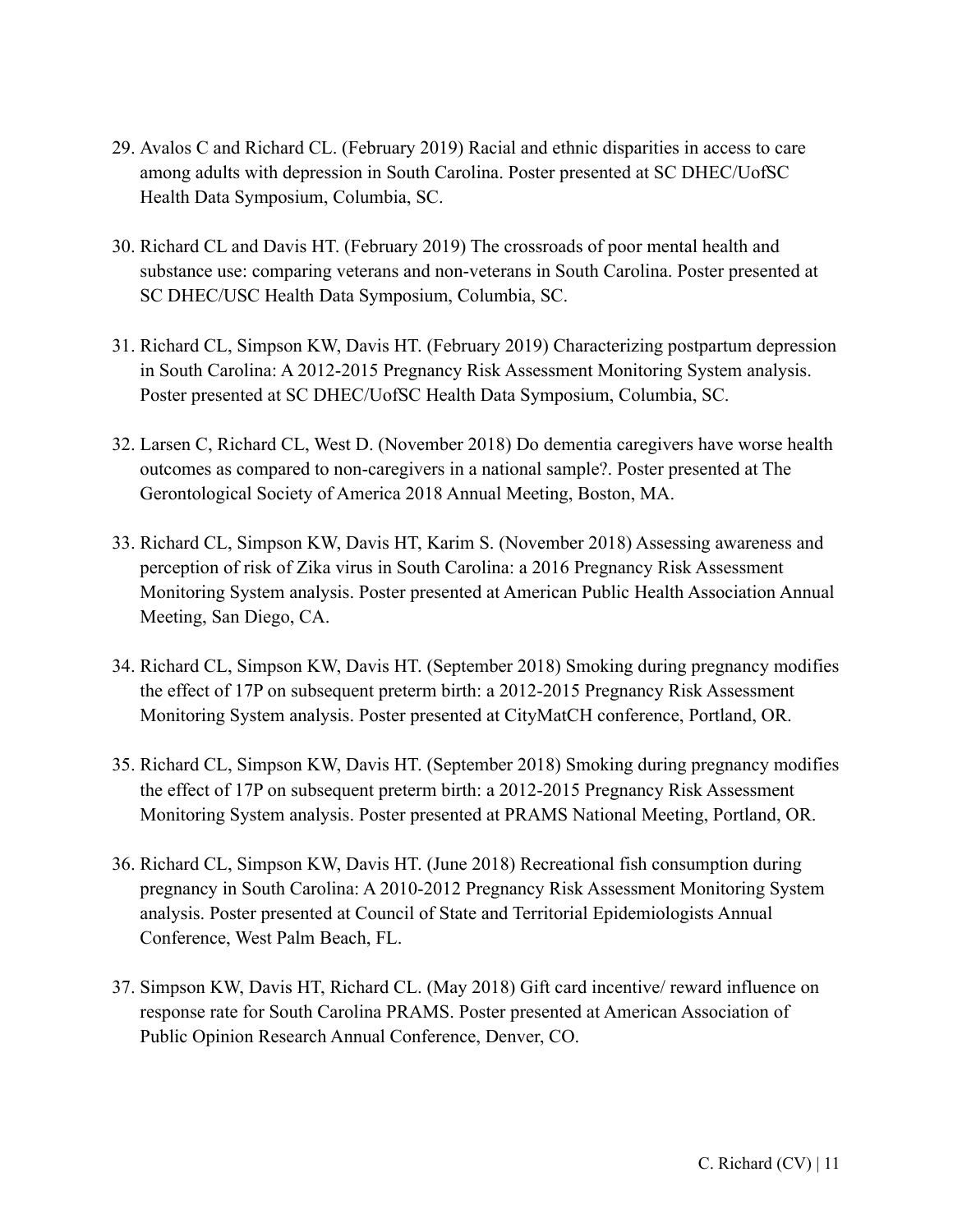- 38. Richard CL, Strompolis M, Davis HT. (April 2018) Adverse childhood experiences and food insecurity in South Carolina. Poster presented at 2018 BRFSS Training Workshop, Atlanta, GA.
- 39. Richard CL, Simpson KW, Davis HT. (March 2018) Assessing awareness and perception of risk of Zika virus in South Carolina: a 2016 Pregnancy Risk Assessment Monitoring System analysis. Poster presented at 2018 National Birth Defects Prevention Network Annual Meeting, Atlanta, GA.
- 40. Lynes C and Davis HT. (February 2018) Examining demographics of adults refusing questions related to adverse childhood experiences: a 2014-2016 Behavioral Risk Factor Surveillance System analysis. Poster presented at South Carolina Public Health Association Annual Meeting, Myrtle Beach, SC.
- 41. AlHasan DM, Lynes C, Miller M, Sulkowski B, Davis HT. (November 2017) Differences between dementia, cancer, and other caregivers in South Carolina. Poster presented at the Carolina Women's Health Research Forum, Columbia, SC.
- 42. Davis HT and Lynes C. (November 2017) Associations between experiencing negative physical and emotional symptoms due to race, and both self-identified and perceived race/ethnicity in South Carolina women. Poster presented at the Carolina Women's Health Research Forum, Columbia, SC.
- 43. Clugstone S, Lynes C, Hurley D, Nitcheva D, Davis HT. (November 2017) Screening recommendation and breast cancer incidence in South Carolina: A BRFSS and cancer registry analysis. Poster presented at the Carolina Women's Health Research Forum, Columbia, SC.
- 44. Lynes C, Sulkowski B, Davis HT. (October 2017) Cognitive decline in South Carolina's adults: Is it associated with rurality?. Poster presented at the South Carolina 2017 Rural Health Conference, Greenville, SC.
- 45. Broadway A, Atkins J, Lynes C, Barton B, Davis HT, Hill R. (September 2017) Does maintaining a patient-physician relationship result in improved outcomes of diabetic retinopathy in South Carolina?: A 2013-2015 BRFSS Analysis. Poster presented at the American College of Epidemiology Meeting, New Orleans, LA.
- 46. Lynes C, Simpson KW, Davis HT. (September 2017) Fish consumption in South Carolina women of childbearing age. Poster presented at the American College of Epidemiology Meeting, New Orleans, LA.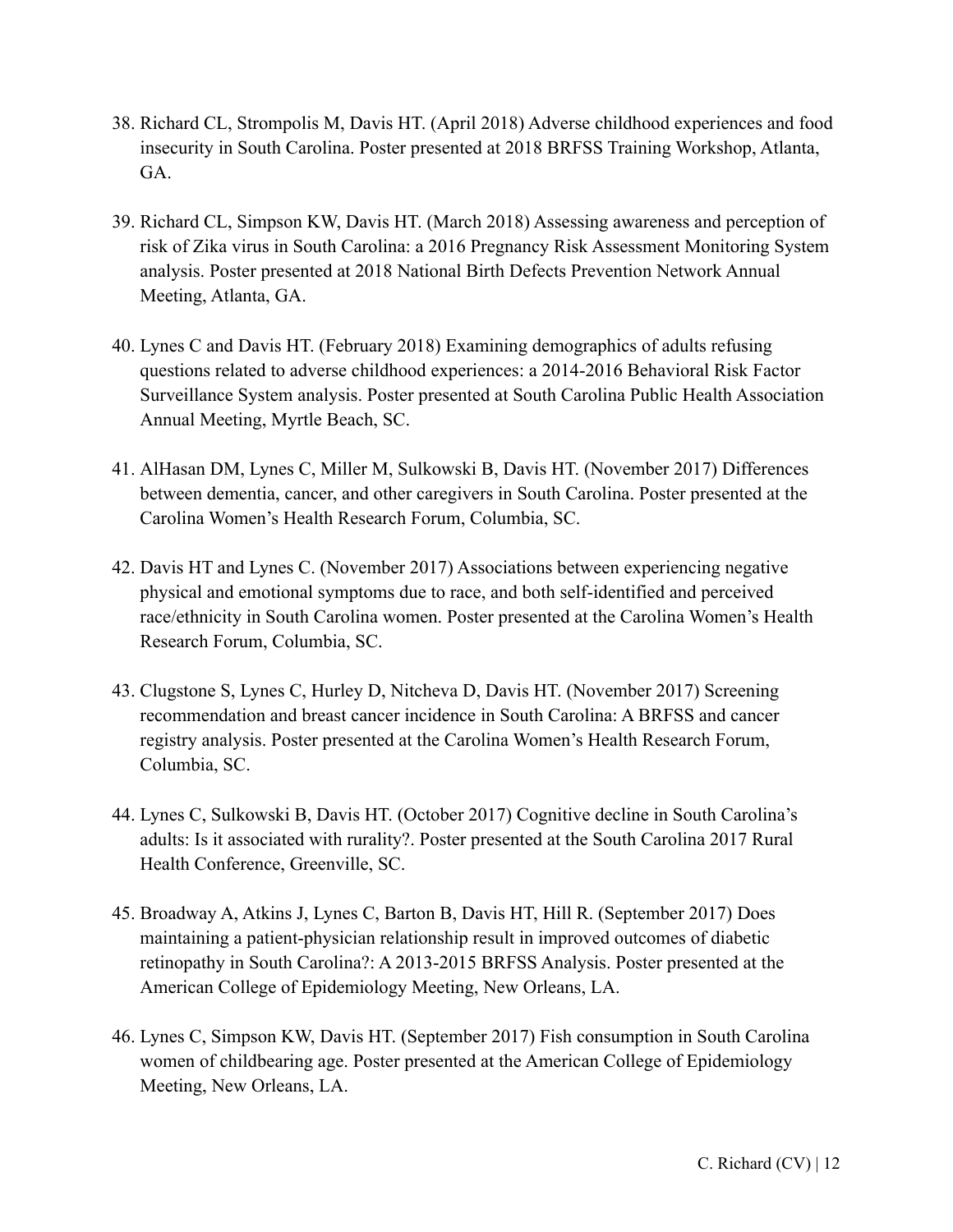- 47. Lynes C, Strompolis M, Davis HT. (June 2017) Adverse childhood experiences and food insecurity in South Carolina. Poster presented at the Council of State and Territorial Epidemiologists Annual Conference, Boise, ID.
- 48. Lynes C and Davis HT. (June 2017) Characterizing recreational fish consumption in South Carolina. Poster presented at the Council of State and Territorial Epidemiologists Annual Conference, Boise, ID.
- 49. Lynes C, Simpson KW, Smith M, Nitcheva D, Davis HT. (May 2017) Barriers to birth control in South Carolina: a 2011 PRAMS and BRFSS analysis. Poster presented at South Carolina Public Health Association Annual Meeting, North Charleston, SC.
- 50. Bevel MS, Lynes C, Davis HT. (May 2017) Inadequate sleep and chronic diseases among non-Hispanic blacks in South Carolina: a multi-year BRFSS analysis. Poster presented at South Carolina Public Health Association Annual Meeting, North Charleston, SC.
- 51. Lynes C, Simpson KW, Nitcheva D, Davis HT. (April 2017) Partner-related stress during pregnancy in South Carolina: a 2012-2013 PRAMS Analysis. Poster presented at 10th annual James E. Clyburn Health Disparities Lecture, Columbia, SC.
- 52. Broadway A, Lynes C, Barton B, Thomas T, Baylis Atkin J, Hill R, Davis HT. (April 2017) Diabetes education and disparities among four public health regions in South Carolina: a 2011-2015 BRFSS analysis. Poster presented at 10th annual James E. Clyburn Health Disparities Lecture, Columbia, SC.
- 53. Bevel MS, Lynes C, Davis HT. (April 2017) Inadequate sleep and asthma among African Americans in Public Health Regions of South Carolina: a multi-year BRFSS analysis. Poster presented at 10th annual James E. Clyburn Health Disparities Lecture, Columbia, SC.
- 54. Lynes C, Simpson KW, Featherstone P, Smith M, Davis HT. (March 2017) Stress and oral health care utilization: a 2013 PRAMS analysis. Poster presented at Association of Maternal and Child Health Programs Annual Meeting, Kansas City, MO.
- 55. Schneider LR¸ Lynes C, Simpson KW. (November 2016) Physical activity among South Carolinian mothers and its association with gestational weight gain. Poster presented at Carolina Women's Health Research Forum, Columbia, SC.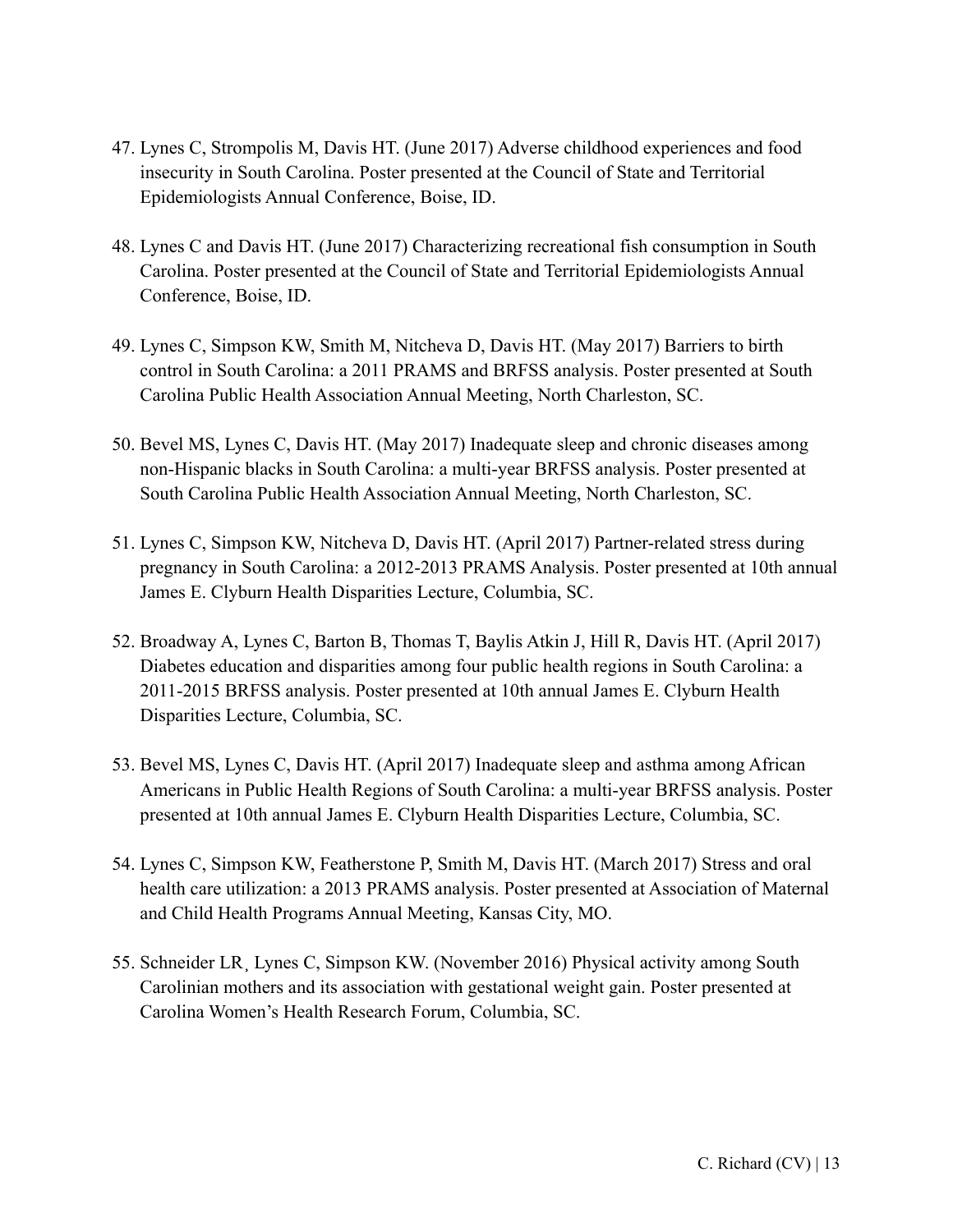- 56. Lynes C, Simpson KW, Featherstone P, Smith M, Davis HT. (November 2016) Stress and oral health care utilization: a 2013 PRAMS analysis. Poster presented at Carolina Women's Health Research Forum, Columbia, SC.
- 57. Lynes C and Davis HT. (November 2016) Coronary heart disease in South Carolina women: does fish consumption matter? Poster presented at Carolina Women's Health Research Forum, Columbia, SC.
- 58. Lynes C and Boghossian N. (November 2016) Interpregnancy weight change and adverse maternal outcomes. Poster presented at Carolina Women's Health Research Forum, Columbia, SC. *Winner, Best Clinical Science Poster.*
- 59. AlHasan D, Breneman C, Callahan-Myrick K, Lynes C. (October 2016) Factors that influence parental misperception of child's weight status in South Carolina. Poster presented at American Public Health Association Annual Meeting, Denver, CO.
- 60. Davis HT, Lynes C, Sutton SR. (October 2016) A spatial analysis of elevated blood lead levels in South Carolina children, 2010-2014. Poster presented at American Public Health Association Annual Meeting, Denver, CO.
- 61. Bevel MS and Lynes C. (September 2016) Assessing diabetes status among veterans in South Carolina. Poster presented at 22nd annual Diabetes Fall Symposium for Primary Health Care Professionals, North Charleston, SC.
- 62. Ma X and Lynes C. (September 2016) The association between healthcare coverage and diabetic management among diabetic population: information from Behavioral Risk Factor Surveillance System (BRFSS) 2011 – 2014. Poster presented at 22nd annual Diabetes Fall Symposium for Primary Health Care Professionals, North Charleston, SC.
- 63. Lynes C and Davis HT. (June 2016) Carbon monoxide detector presence among reproductive aged women in South Carolina: A 2011 BRFSS survey analysis. Poster presented at the Council of State and Territorial Epidemiologists Annual Conference, Anchorage, AK. Finalist, Best Poster Award.
- 64. Atkins J, Barton B, Lynes C, Breneman C, Fogner A, Coaxum R, Small S, Heidari K. (April 2016) Trends in health disparity priority areas in South Carolina. Poster presented at 9th annual James E. Clyburn Health Disparities Lecture, Columbia, SC.
- 65. Davis HT and Lynes C. (April 2016) Disparities in percent of elevated blood lead levels (EBLLs) by United States (US) Census block group in children of South Carolina (SC):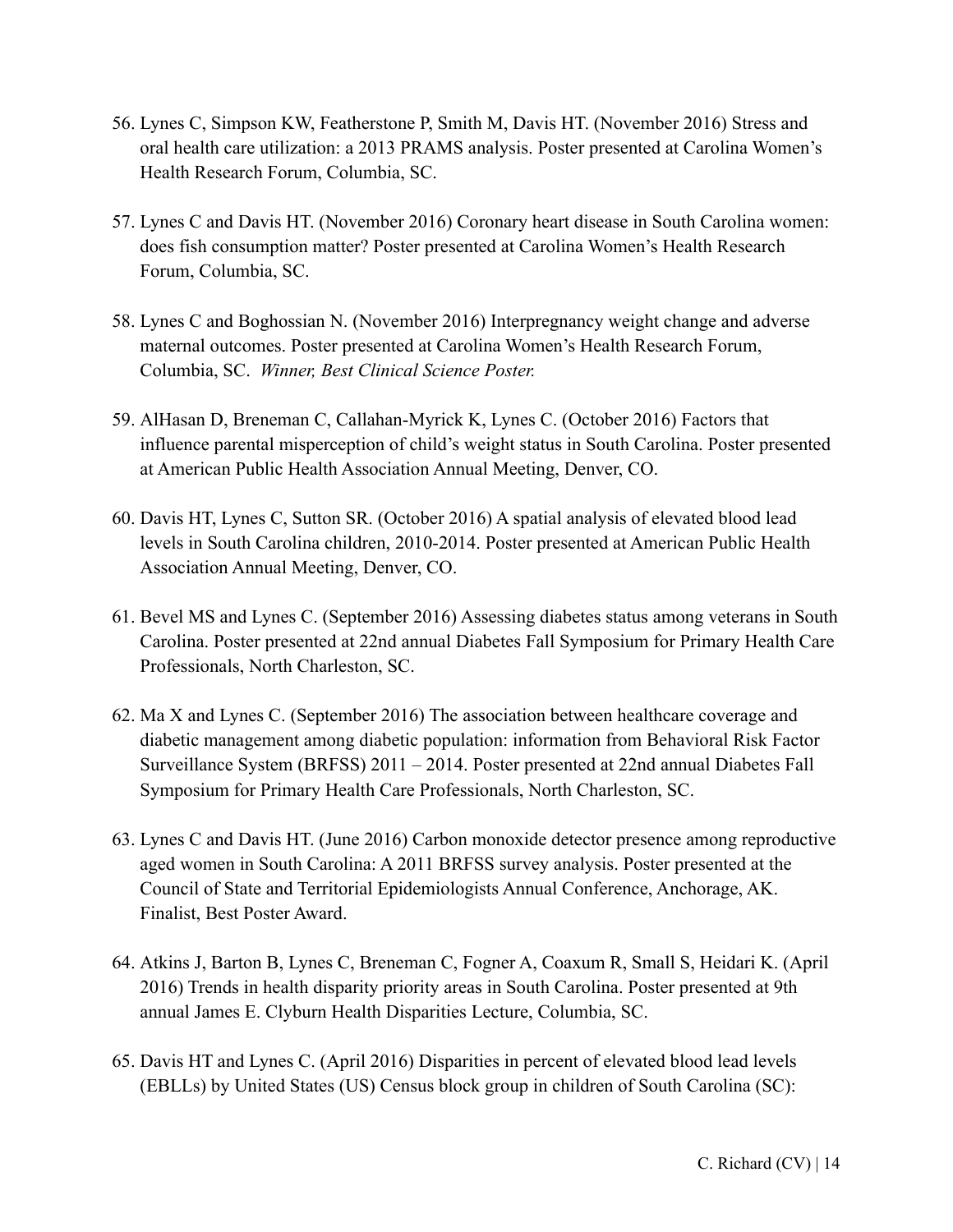2010-2014. Poster presented at 9th annual James E. Clyburn Health Disparities Lecture, Columbia, SC.

- 66. Lynes C. (February 2016) Diabetes in South Carolina: identifying individuals who are non-compliant to self-care practices. Poster presented at South Carolina Public Health Association Annual Meeting, North Charleston, SC.
- 67. Ochonma C and Lynes C. (February 2016) Health care plan and the Healthy People 2020 goals in South Carolina. Poster presented at South Carolina Public Health Association Annual Meeting, North Charleston, SC.
- 68. Davis HT, Lynes C, Balte P, Sutton SR. (November 2015) Fish Consumption and chronic diseases: South Carolina BRFSS 2011-12 survey analysis. Poster presented at American Public Health Association Annual Meeting, Chicago, IL.
- 69. Lynes C and Schneider LR. (October 2015) Using BRFSS data to assess breast and cervical cancer screening at various geographic levels in South Carolina. Poster presented at Carolina Women's Health Research Forum, Columbia, SC.
- 70. Barton B, Lynes C, Heidari K. (September 2015) Burden of prediabetes in South Carolina. Poster presented at Diabetes Fall Symposium for Primary Health Care Professionals, North Charleston, SC.
- 71. Lynes C, Phillips JM, Sloan D, Berger AM. (August 2014) An evaluation of the bereavement program at the NIH Clinical Center. Poster presented at National Institutes of Health Summer Poster Day, Bethesda, MD.

# **INVITED LECTURES**

- 1. Richard CL. (March 2022) Strategic planning & data storytelling in state government. Asynchronous lecture presented in Dr. Alicia Dahl's "Community Health Planning and Evaluation" class at University of North Carolina Charlotte, Charlotte, NC.
- 2. Richard CL. (November 2021) Panelist at A Community Forum: Mathematical Thinking and Expression and Strengthening Kindergarten Readiness. South Carolina Council of Teachers of Mathematics 2021 Conference, Columbia, SC.
- 3. Richard CL. (October 2021) My MCH Leadership Story in South Carolina State Government. Presented to the Maternal and Child Health Student Association at University of South Carolina, Columbia, SC.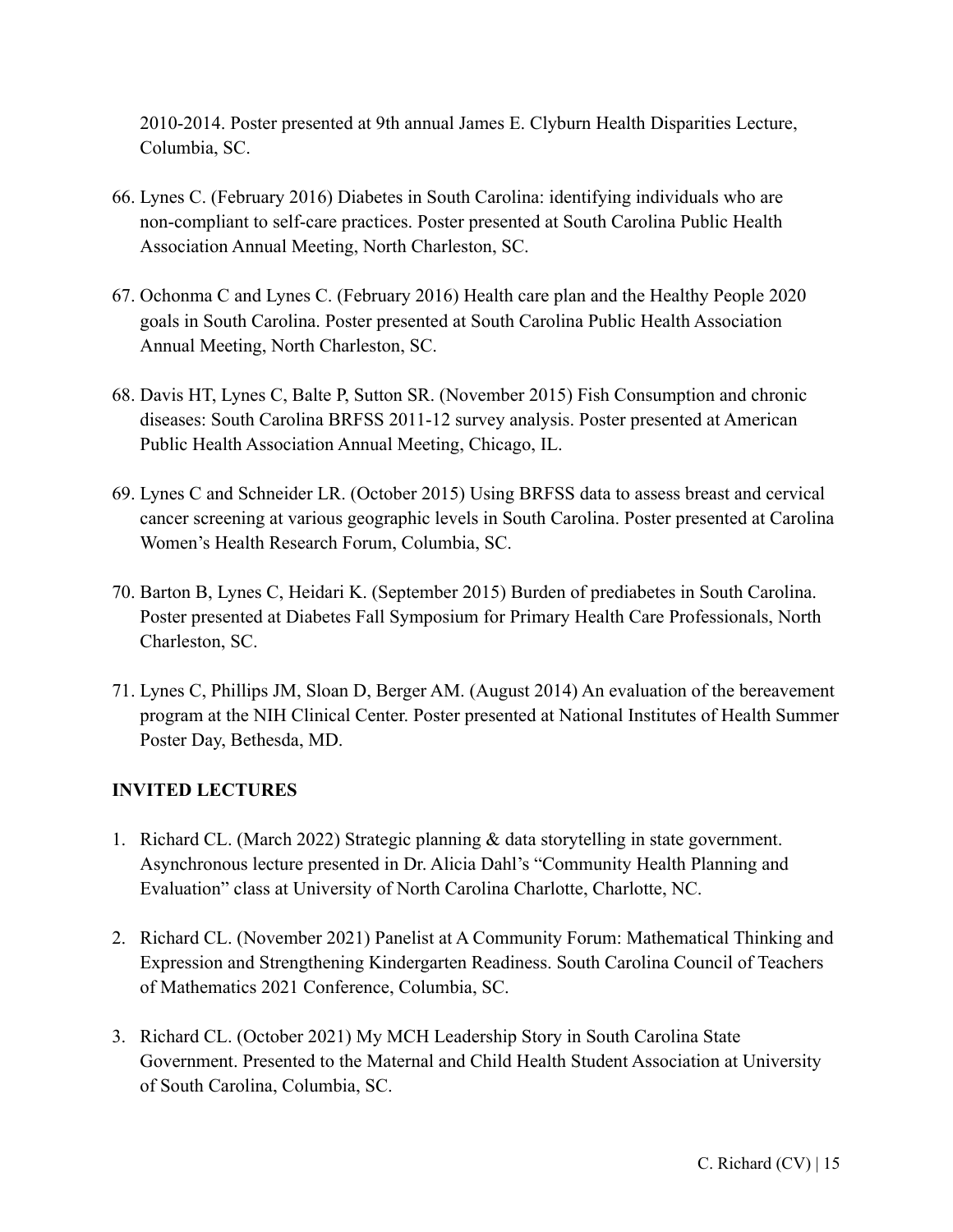- 4. Richard CL. (Fall 2021). Epidemiology 101. Asynchronous lecture presented in Dr. Aditi Srivastav's "Community Health Problems" class at University of South Carolina, Columbia, SC.
- 5. Richard CL. (March 2021) Taking graphs from good to great. Lecture presented in Dr. Alicia Dahl's "Health Education and Promotion" class at University of North Carolina Charlotte, Charlotte, NC. Virtual classroom in response to COVID-19 pandemic.
- 6. Richard CL. (March 2021) Using population-level surveillance data to inform public health programs. Lecture presented in Dr. Alicia Dahl's "Community Health Planning and Evaluation" class at University of North Carolina Charlotte, Charlotte, NC. Virtual classroom in response to COVID-19 pandemic.
- 7. Richard CL. (August 2020) Veteran Teaching Assistant Panel. Presented as part of Teaching Assistant Orientation hosted by the Center for Teaching Excellence. University of South Carolina, Columbia, SC. Virtual in response to COVID-19 pandemic.
- 8. Richard CL. (March 2020) Using population-level surveillance data to inform public health programs. Lecture presented in Dr. Alicia Dahl's "Community Health Planning and Evaluation" class at University of North Carolina Charlotte, Charlotte, NC. Virtual classroom in response to COVID-19 pandemic.
- 9. Richard CL. (December 2019) Marijuana Use in South Carolina. Presented to agency leadership at the South Carolina Department of Alcohol and Other Drug Abuse Services, Columbia, SC.
- 10. Richard CL. (December 2019) "You study skin, right?": Pursuing a Career in Epidemiology from Graduate Training to Beyond. Lecture presented in Dr. Vida Mingo's "Public Health and Epidemiology" class at Columbia College, Columbia, SC.
- 11. Richard CL. (November 2019) Effect of Maternal Disability Status and Prescription Opioid Use Before and During Pregnancy on Small-for-Gestational Age Infants. Presidential Fellows Seminar (GRAD 801). University of South Carolina, Columbia, SC.
- 12. Richard CL. (November 2019) Strategic Impact at South Carolina First Steps. South Carolina State Data Team. Hosted by Children's Trust of South Carolina, Columbia, SC.
- 13. Richard CL. (September 2019) Graduate Student Panel. Hosted by the Public Health Society. University of South Carolina, Columbia, SC.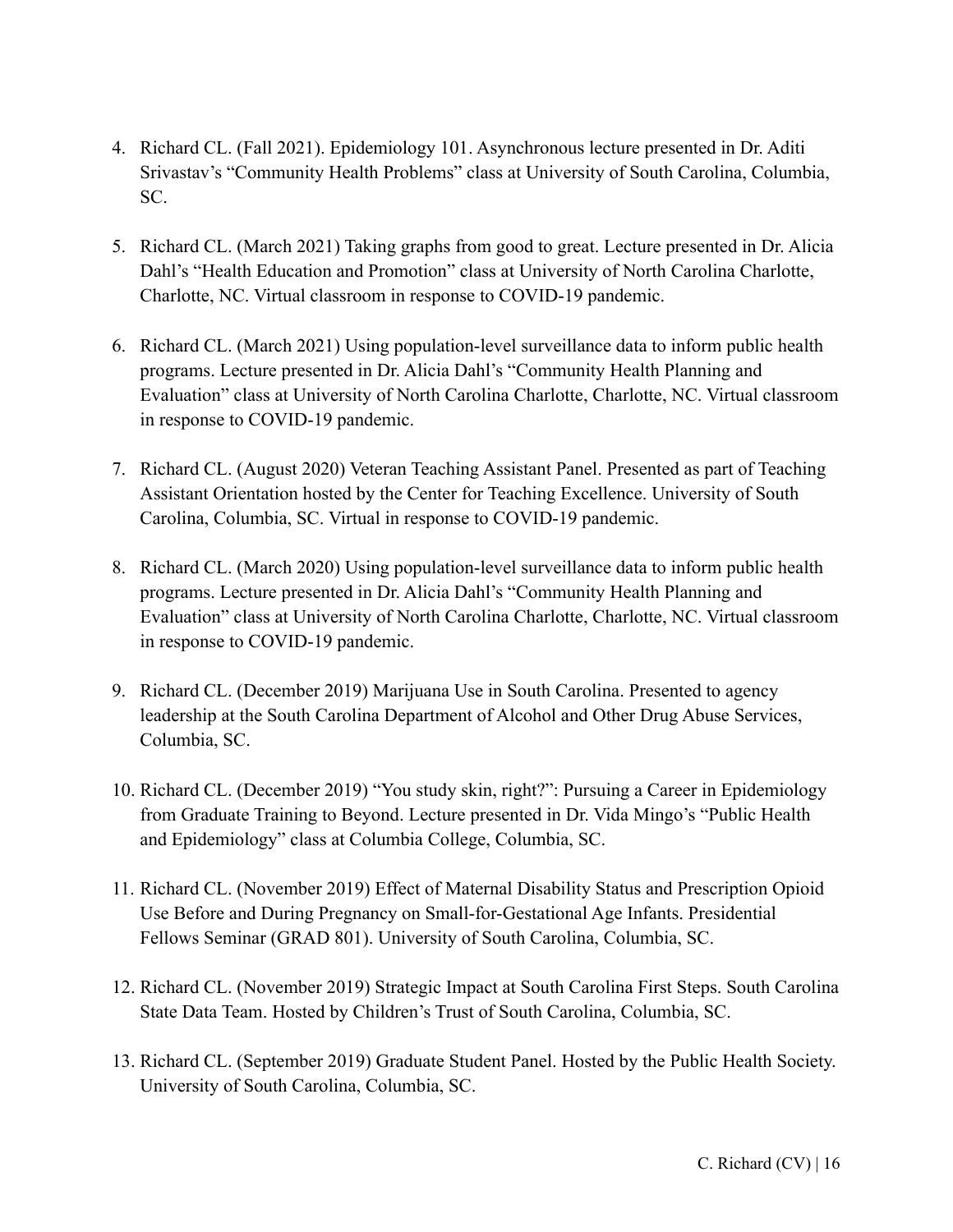- 14. Richard CL. (April 2019) "You study skin, right?": Pursuing a Career in Epidemiology from Graduate Training to Beyond. Lecture presented in Dr. Matthew Lohman's "Intermediate Epidemiologic Methods" class at University of South Carolina, Columbia, SC.
- 15. Richard CL. (March 2019) Using population-level surveillance data to inform public health programs. Lecture presented in Dr. Alicia Dahl's "Community Health Planning and Evaluation" class at University of North Carolina Charlotte, Charlotte, NC.
- 16. Richard CL. (February 2019) Introduction to Mediation. Lecture presented in Dr. Matthew Lohman's "Intermediate Epidemiologic Methods" class at University of South Carolina, Columbia, SC.
- 17. Richard CL. (November 2018) "You study skin, right?": Pursuing a Career in Epidemiology from Graduate Training to Beyond. Lecture presented in Dr. Vida Mingo's "Public Health and Epidemiology" class at Columbia College, Columbia, SC.
- 18. Richard CL. (November 2018) National Institutes of Health Summer Internship Program Information Session. Hosted by Delta Omega Public Health Honor Society, University of South Carolina, Columbia, SC.
- 19. Richard CL. (November 2018) 17P Effectiveness on Recurring Preterm Birth. SC PRAMS Quarterly Data Use Webinars.
- 20. Richard CL. (October 2018) Graduate Student Panel. Hosted by Public Health Society. University of South Carolina, Columbia, SC.
- 21. Richard CL. (August 2018) Veteran Teaching Assistant Panel. Presented as part of Teaching Assistant Orientation hosted by the Center for Teaching Excellence. University of South Carolina, Columbia, SC.
- 22. Richard CL. (April 2018) South Carolina's Behavioral Risk Factor Surveillance System and Children's Health Assessment Survey. Lecture presented in Susan Bolick's Public Health Surveillance Systems (EPID 730) class, University of South Carolina, Columbia, SC.
- 23. Lynes C. (February 2018) Life after graduate school: my experience. Presented in a "What's Next?" seminar hosted by the Arnold School of Public Health's Dean Student Advisory Council. University of South Carolina, Columbia, SC.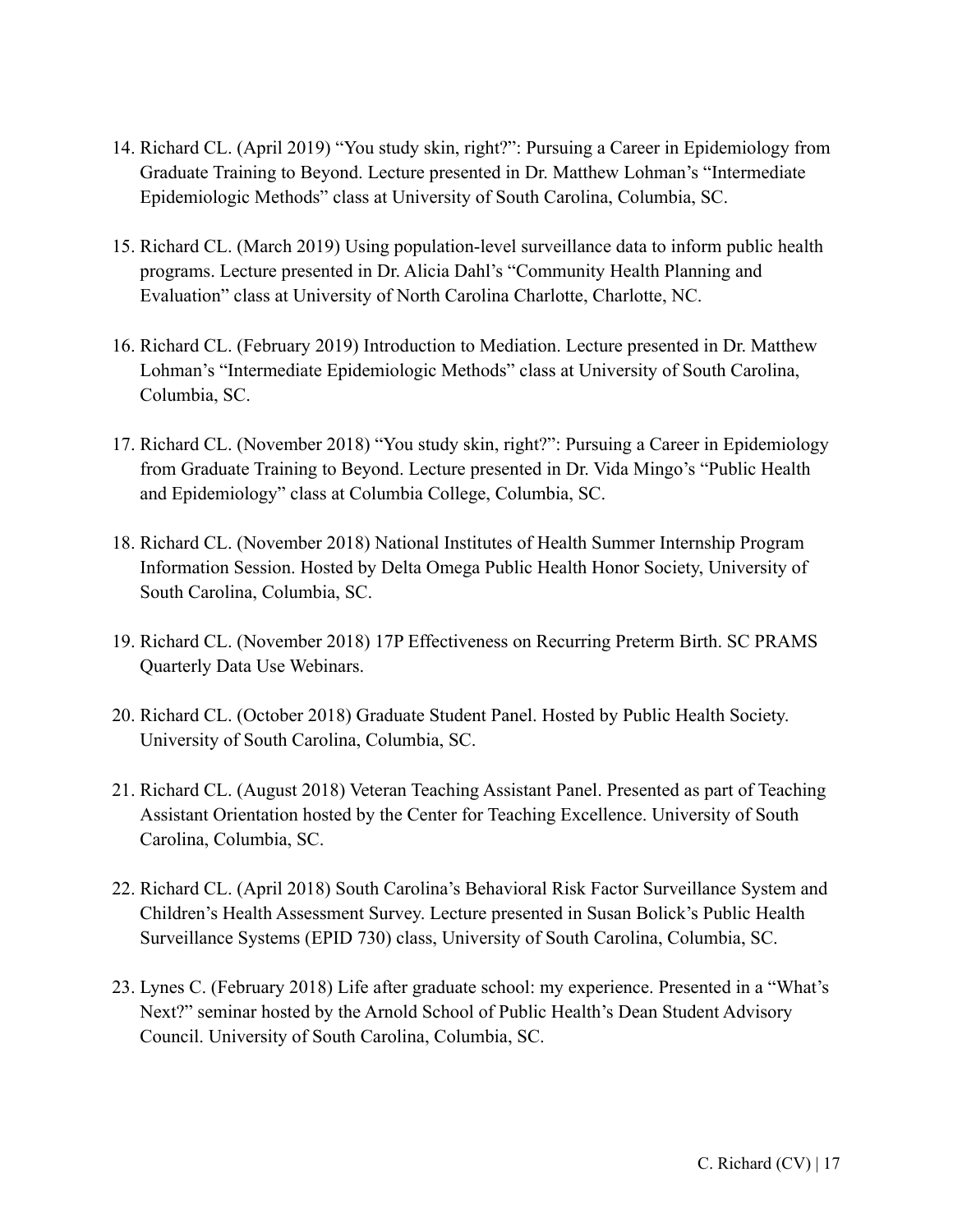- 24. Lynes C. (January 2018) Veteran Teaching Assistant Panel. Presented as part of Teaching Assistant Orientation hosted by the Center for Teaching Excellence. University of South Carolina, Columbia, SC.
- 25. Lynes C. (November 2017) SC BRFSS, CHAS, and PRAMS and policy implications and change. Lecture presented in Dr. Kellee White's Epidemiology, Public Policy, and Public Health Practice (EPID 794) class, University of South Carolina, Columbia, SC.
- 26. Lynes C. (September 2017) SC BRFSS, CHAS, and PRAMS. Lecture presented in Dr. Karen Kemper's Doctoral seminar in Applied Health Research and Evaluation (HLTH 8890) class, Clemson University, Greenville, SC.
- 27. Lynes C. (April 2017) South Carolina's Behavioral Risk Factor Surveillance System and Children's Health Assessment Survey. Lecture presented in Susan Bolick's Public Health Surveillance Systems (EPID 730) class, University of South Carolina, Columbia, SC.
- 28. Lynes C. (March 2017) DHEC's role in identifying health disparities through data. Lecture presented in Adrianne Dues's Introductory Sociology (SOCY 101) class, University of South Carolina, Columbia, SC.
- 29. Lynes C and Davis HT. (May 2016) Environmental Epidemiology Activities within the Division of Surveillance. Lecture presented in Dr. Jim Burch's Environmental Factors and Human Health (EPID 747) class, University of South Carolina, Columbia, SC.
- 30. Lynes C. (April 2016) Graduate Studies of Epidemiology. Lecture presented in Dr. Vida Mingo's "Public Health and Epidemiology" class at Columbia College, Columbia, SC.
- 31. Lynes C. (April 2015) Graduate Studies of Epidemiology. Lecture presented in Dr. Vida Mingo's "Public Health and Epidemiology" class at Columbia College, Columbia, SC.
- 32. Lynes C. (August 2014) Veteran Teaching Assistant Panel. Presented as part of Teaching Assistant Orientation hosted by the Center for Teaching Excellence. University of South Carolina, Columbia, SC.

#### **PROFESSIONAL SERVICE**

#### **Leadership**

American College of Epidemiology Associate Member Liaison to Membership Committee (2020 – 2021)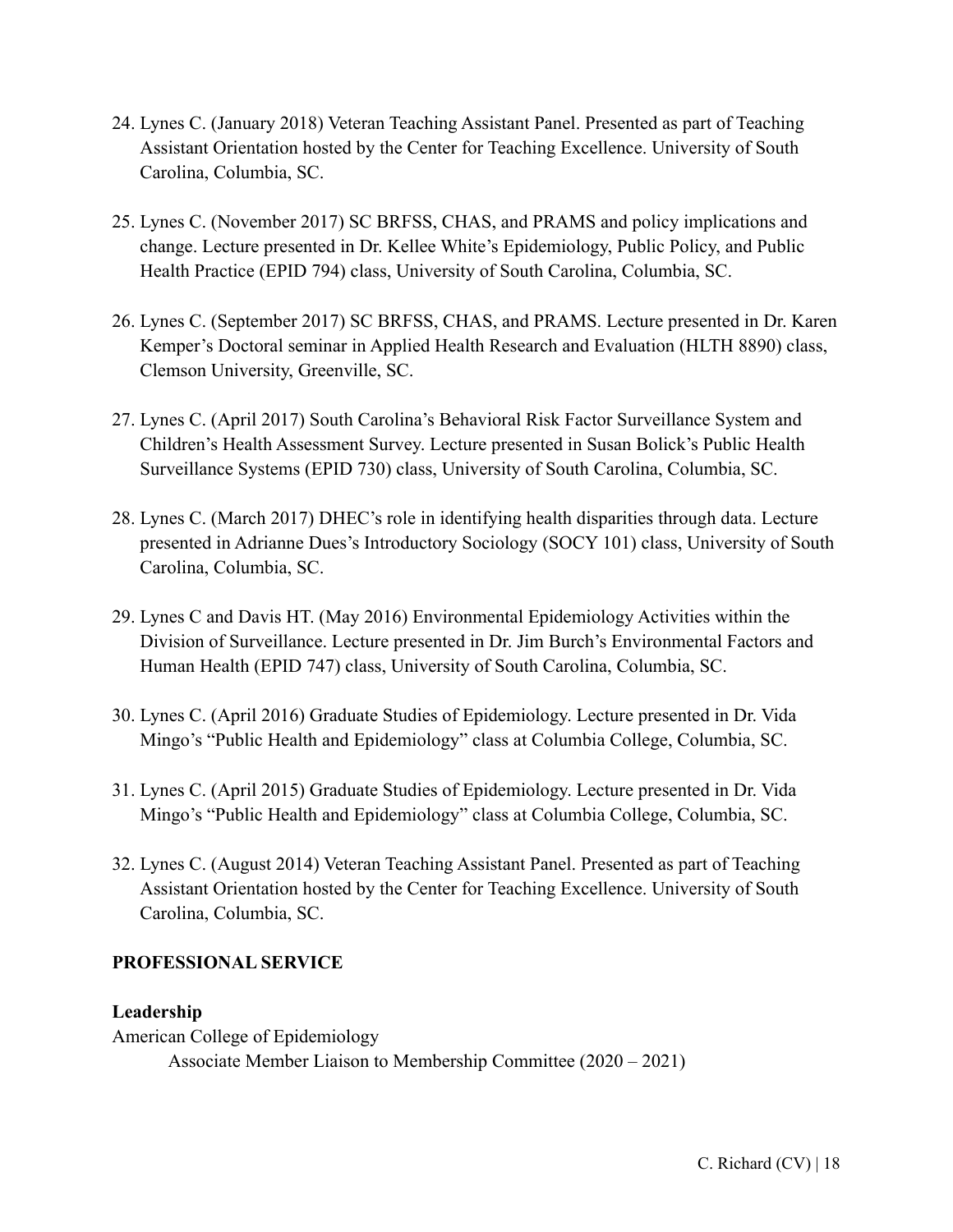Mu Chapter of Delta Omega Honor Society President (2019 – 2020) President-Elect (2018 – 2019) *First current student to hold either of these positions*

- University of South Carolina Presidential Fellows Advisory Council Designated 2017 Cohort Representative (2019 – 2020) At Large 2017 Cohort Representative (2018 – 2019)
- University of South Carolina Graduate Student Association (GSA) Secretary of GSA Affairs (2018 – 2019)
- Arnold School of Public Health Dean's Student Advisory Council Delta Omega Public Health Honor Society: Mu Chapter Liaison (2018 – 2019) MSPH, Epidemiology Student Representative (2014 – 2015)
- American Public Health Association Student Assembly Membership Ambassador (2013 – 2015)

#### **Mentorship**

Key: \*Digital/remote mentee

Second Reader on Honor's Thesis Taylor Olson (BS, Exercise Science, University of South Carolina, Spring 2022)

Mentees from American Public Health Association Maternal and Child Health Mentorship Program

\*Jamillah Millner \*Izzy Taylor

## Interns at South Carolina First Steps

Kristen Kauffman (BA, Public Health, Minors in Education and Political Science, University of South Carolina; Spring 2020) \*Onono Jimmy Ongwech (BA, Management, Concentration in Public Administration, Southern New Hampshire University; Fall 2019)

Practicum Students at the SC Department of Health and Environmental Control Lauren Reid (PhD, Epidemiology, University of South Carolina; Spring 2019) Sabrina Karim (MPH, Epidemiology, University of South Carolina; Spring 2017) Xiaonan Ma (PhD, Epidemiology, University of South Carolina; Fall 2016)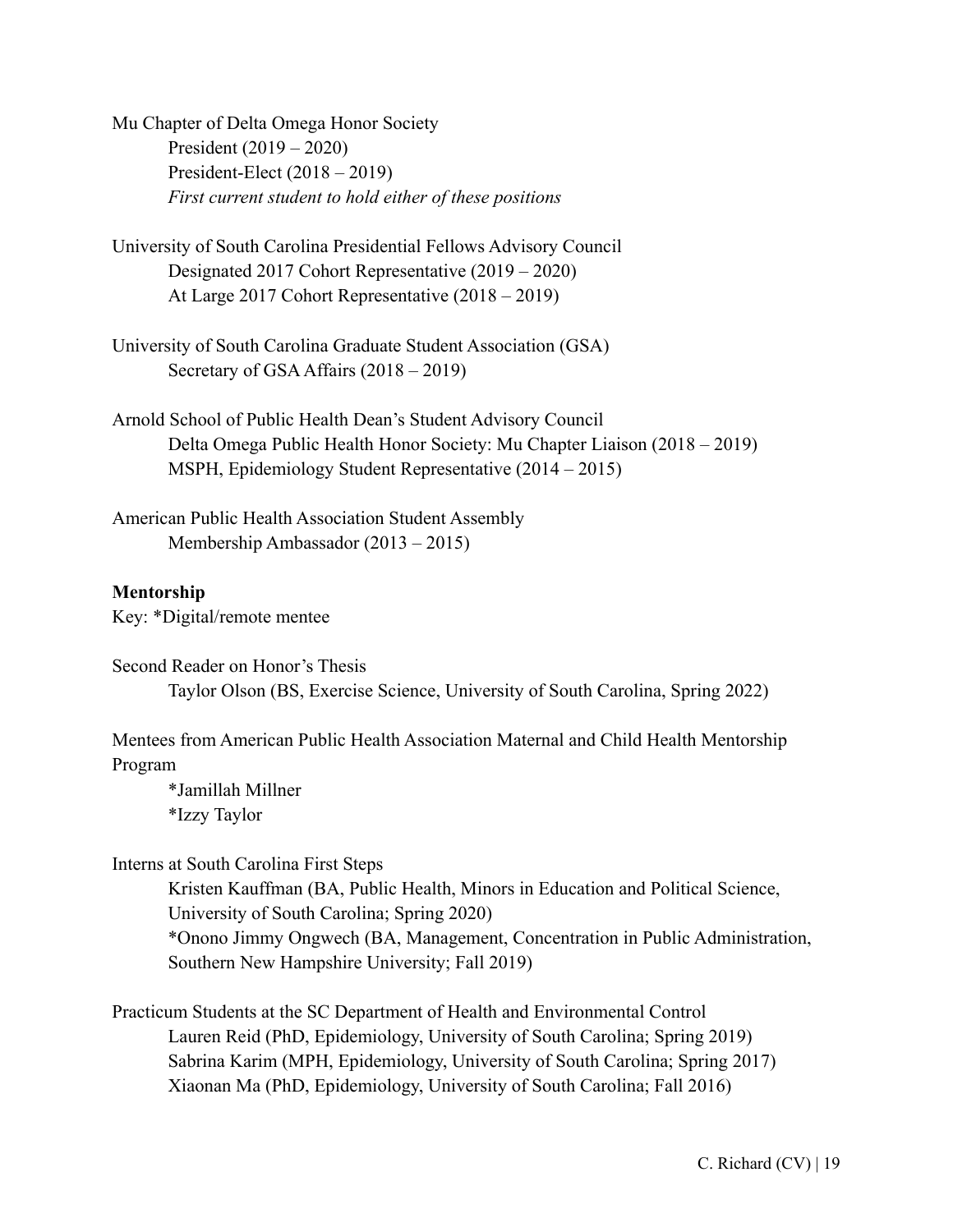Lara Schneider (PhD, Epidemiology, University of South Carolina; Fall 2016)

Graduate Assistants at the SC Department of Health and Environmental Control Carlos Avalos (2018 – 2019) Dana AlHasan (2017 – 2018) Andrew Broadway (2017) Malcolm Bevel (2016 – 2017) Christian Ochonma (2015 – 2016)

Interns at the SC Department of Health and Environmental Control \*May Samkari (2018 – 2019) Iffat Nahar (2017 – 2019)

#### **Poster Reviewer**

Discover USC (University of South Carolina), Undergraduate Research Posters (2018 – 2019)

#### **Abstract Reviewer**

Discover UofSC Maternal and Child Health Abstract Contest (2021) American Public Health Association Annual Meeting (2016 – 2021) Mu Chapter of Delta Omega Poster Contest (2019 – 2020) Council of State and Territorial Epidemiologists Annual Conference (2017 – 2019) Annual DHEC Health Data Symposium (2017)

#### **Manuscript Reviewer**

Birth Defects Research (2022) Health Education and Behavior (2021) Journal of Child and Family Studies (2021) American Journal of Preventive Medicine (2021) American Journal of Health Behavior (2020) Disability and Health Journal (2020) Journal of Public Health Management and Practice (2017)

#### **Federal Grant Reviewer**

Special Emphasis Panel for CDC PRAMS competitive application (2016)

# **Conference Planning**

South Carolina Summit on Early Childhood (2019) Annual DHEC Health Data Symposium (2016 – 2019) Council of State and Territorial Epidemiologists Annual Conference, Maternal and Child Health Sunday Workshop (2017 – 2019)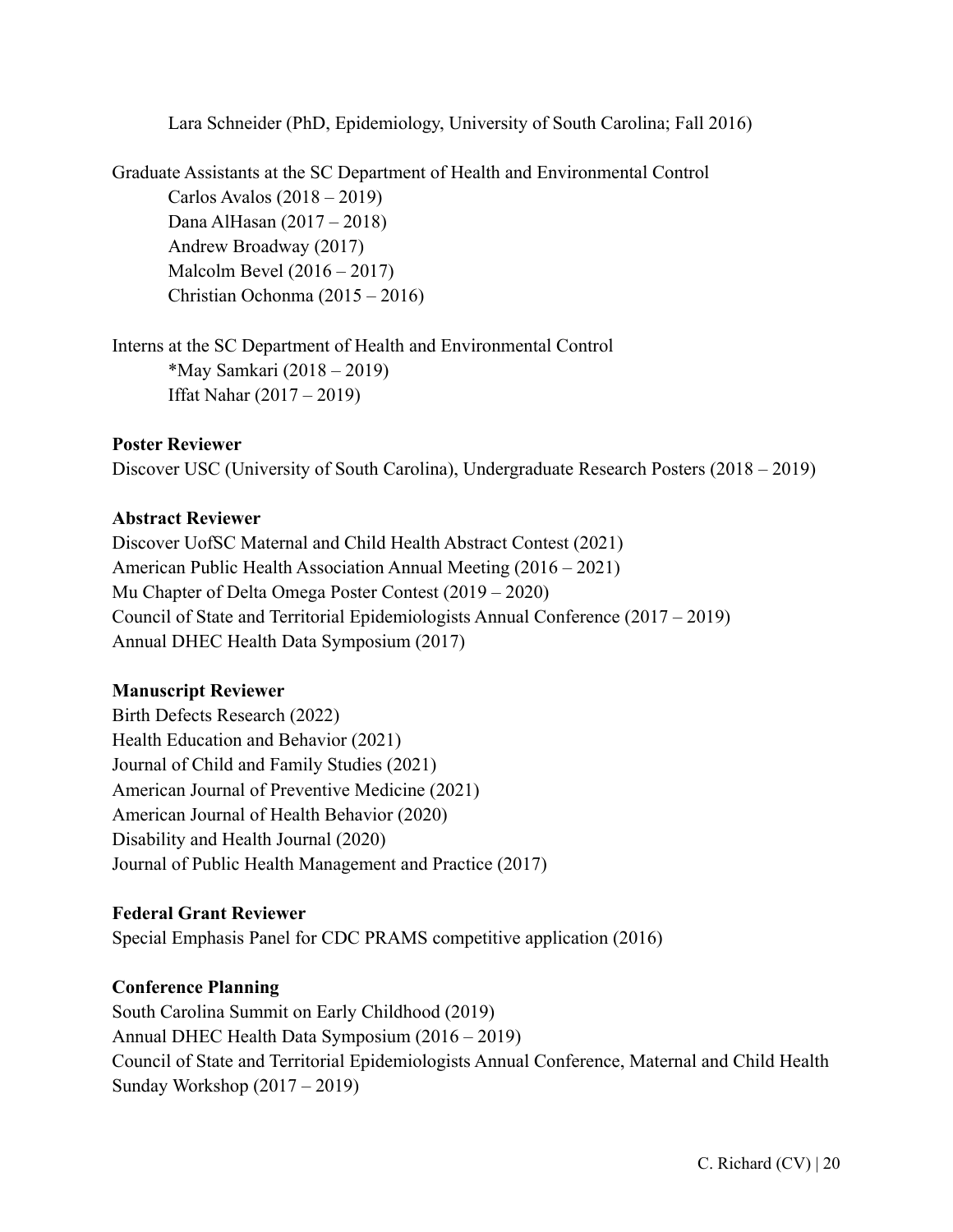#### **Committee Member**

South Carolina Department of Health and Environmental Control Pregnancy Risk Assessment Monitoring System Steering Committee (2021 –) Behavioral Risk Factor Surveillance System Advisory Group (2020 –) Title V Maternal and Child Health Block Grant Advisory Committee (2020 –) South Carolina Birth Outcomes Initiative's Birth Equity Workgroup (2020 –) Children Trust of South Carolina's State Data Team (2016 –) South Carolina Department of Alcohol and Other Drug Abuse Services State Epidemiological Outcomes Workgroup (2015 –)

#### **TRAININGS AND CERTIFICATES**

| $2021 -$      | Certified Public Manager Program (Class of 2023)<br>South Carolina Department of Administration                                   |  |
|---------------|-----------------------------------------------------------------------------------------------------------------------------------|--|
| 2021          | Maternal and Child Health Sunday Workshop, Council of State and<br>Territorial Epidemiologists' Meeting, Pittsburgh, PA           |  |
| 2020          | <b>Mandated Reporter Training</b><br>Children's Law Center, University of South Carolina<br>Columbia, SC                          |  |
| $2018 - 2019$ | Council of State and Territorial Epidemiologists Mentorship Program<br>Mentored by Dora Dumont, Rhode Island Department of Health |  |
| 2018          | Maternal and Child Health Sunday Workshop<br>Council of State and Territorial Epidemiologists' Meeting<br>West Palm Beach, FL     |  |
| 2018          | Preparing Future Faculty Certificate<br>Center for Teaching Excellence, University of South Carolina<br>Columbia, SC              |  |
| 2017          | Maternal and Child Health Sunday Workshop<br>Council of State and Territorial Epidemiologists' Meeting<br>Boise, ID               |  |
| 2017          | CDC's Environmental Public Health Tracking Workshop<br>Small area estimation and communicating small numbers<br>Atlanta, GA       |  |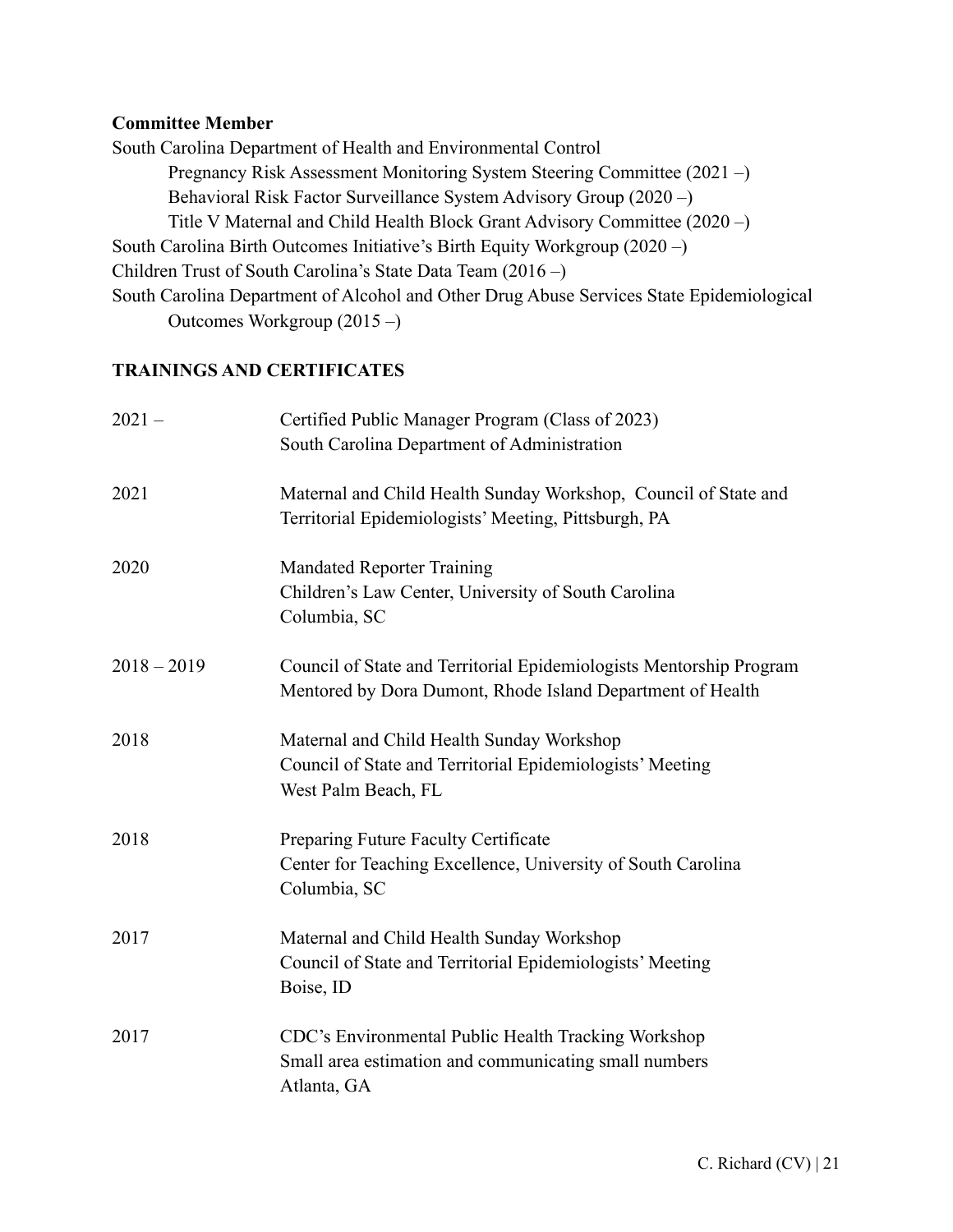| 2016 | <b>Grant Writing USA Class</b> |
|------|--------------------------------|
|      | Columbia, SC                   |

## **WEB-BASED PUBLICATIONS**

- 1. "Competency 9: Developing others through teaching, coaching, and mentoring." National Maternal and Child Health Trainee Blog (October 2021). [Available from: [https://www.mchleads.com/?p=810\]](https://www.mchleads.com/?p=810).
- 2. "'COVID-19 Child Care Survey." South Carolina Early Childhood Advisory Council (September 2020). [Available from: COVID-19 Child [Care Survey - ECAC](https://earlychildhoodsc.org/what-we-do/build-it-back-better-survey/) ].
- 3. "Marijuana Use in South Carolina." Done for consulting practicum (EPID 890) credit as independent research for the South Carolina Department of Alcohol and Other Drug Abuse Services (December 2019). [Available from: [full report;](https://chelsearichard.files.wordpress.com/2019/12/marijuana-use-in-south-carolina-final.crichard.pdf) [one pager\]](https://chelsearichard.files.wordpress.com/2019/12/one-pager.cr_.11dec2019.pdf).
- 4. "Chronic Conditions among Adults with a Disability in South Carolina." South Carolina Department of Health and Environmental Control (November 2019). [URL: <https://www.scdhec.gov/sites/default/files/Library/CR-012465.pdf> ].
- 5. "Obesity and Physical Activity among Adults with a Disability in South Carolina." South Carolina Department of Health and Environmental Control (November 2019). [URL: <https://www.scdhec.gov/sites/default/files/Library/CR-012464.pdf>].
- 6. "Heart Disease among Adults with a Disability in South Carolina." South Carolina Department of Health and Environmental Control (November 2019). [URL: <https://www.scdhec.gov/sites/default/files/Library/CR-012463.pdf> ].
- 7. "Diabetes among Adults with a Disability in South Carolina." South Carolina Department of Health and Environmental Control (November 2019). [URL: <https://www.scdhec.gov/sites/default/files/Library/CR-012462.pdf> ].
- 8. "Vaccinations among Adults with Disability." South Carolina Department of Health and Environmental Control (November 2019). [URL: <https://www.scdhec.gov/sites/default/files/Library/CR-012461.pdf> ].
- 9. "Veterans' Mental Health and Substance Use in South Carolina." South Carolina Department of Health and Environmental Control (January 2019). [URL: <https://www.scdhec.gov/sites/default/files/Library/CR-012312.pdf> ].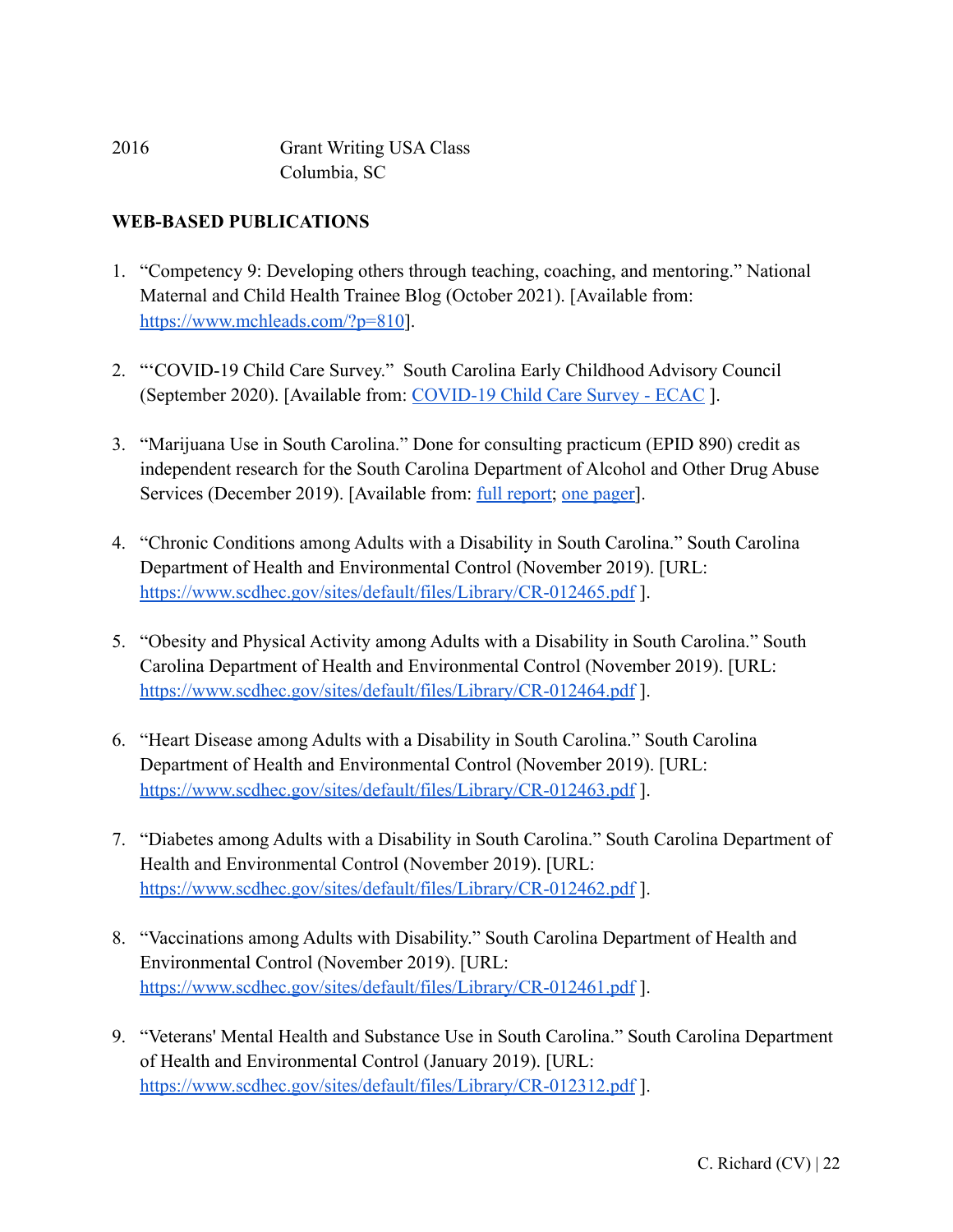- 10. "Substance Use among Adults in South Carolina." South Carolina Department of Health and Environmental Control (December 2018). [URL: <https://www.scdhec.gov/sites/default/files/Library/CR-012311.pdf> ].
- 11. "Improving the Nutrition and Physical Activity Environment of ABC Quality Child Care Centers in South Carolina: A Five Year Review 2012-2017." South Carolina Department of Health and Environmental Control (November 2018). [URL: <https://www.scdhec.gov/sites/default/files/Library/CR-012257.pdf> ].
- 12. "State Health Assessment." Live Healthy SC. (November 2018). [URL: <https://www.livehealthysc.com/state-health-assessment.html> ].
- 13. "County Health Profiles." South Carolina Department of Health and Environmental Control (Updated Annually). [URL: <https://gis.dhec.sc.gov/chp/>].
- 14. "Veterans' Health in South Carolina." South Carolina Department of Health and Environmental Control (September 2018). [URL: <https://www.scdhec.gov/sites/default/files/Library/CR-012238.pdf> ].
- 15. "HPV Vaccination among Adolescents and Adults in South Carolina." South Carolina Department of Health and Environmental Control (July 2018). [URL: <https://www.scdhec.gov/sites/default/files/Library/CR-012218.pdf> ].
- 16. "Flu Immunization during Pregnancy in South Carolina." South Carolina Department of Health and Environmental Control (June 2018). [URL: <https://www.scdhec.gov/sites/default/files/Library/CR-011903.pdf> ].
- 17. "Disability and Health in South Carolina: A 2016 Behavioral Risk Factor Surveillance System Report." South Carolina Department of Health and Environmental Control (January 2018). [URL: [https://www.scdhec.gov/sites/default/files/Library/CR-010034\\_2016.pdf](https://www.scdhec.gov/sites/default/files/Library/CR-010034_2016.pdf) ].
- 18. "Birth Control Practices and Barriers in South Carolina." South Carolina Department of Health and Environmental Control (September 2017). [URL: <https://www.scdhec.gov/sites/default/files/Library/CR-012093.pdf> ].
- 19. "Disability and Health in South Carolina: A 2015 Behavioral Risk Factor Surveillance System Report." South Carolina Department of Health and Environmental Control (March 2017). [URL: [https://www.scdhec.gov/sites/default/files/Library/CR-010034\\_2015.pdf](https://www.scdhec.gov/sites/default/files/Library/CR-010034_2015.pdf) ].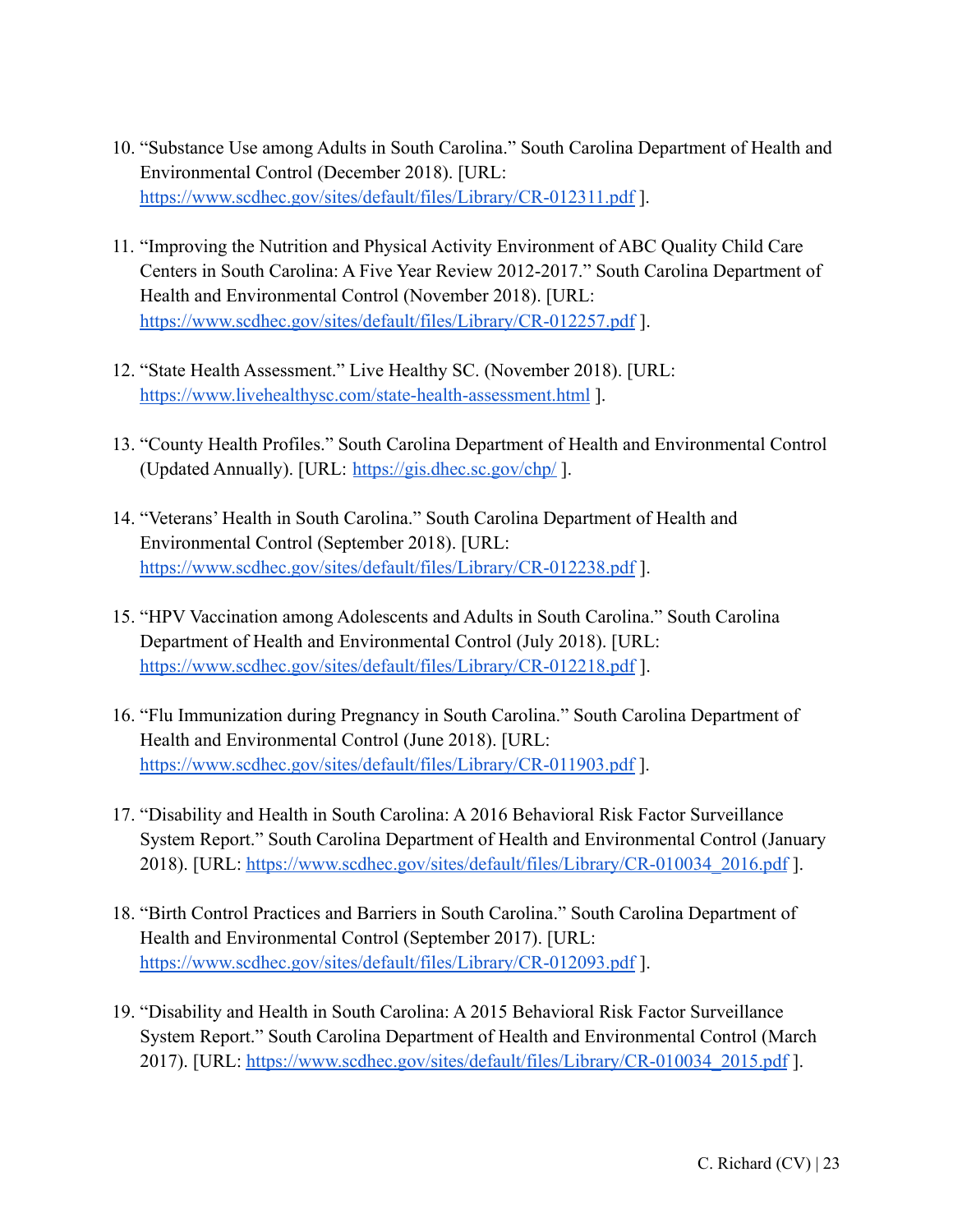- 20. "Arthritis in South Carolina." South Carolina Department of Health and Environmental Control (March 2017). [URL: <https://scdhec.gov/sites/default/files/Library/CR-011396.pdf>].
- 21. "Arthritis and Other Diseases." South Carolina Department of Health and Environmental Control (March 2017). [URL: <https://scdhec.gov/sites/default/files/Library/CR-011547.pdf> ].
- 22. "Regional Snapshots (2016)." South Carolina Department of Health and Environmental Control (August 2016). [URL: <http://scaledown.org/pdf/Region%20Snapshots%202016.pdf> ].
- 23. "Disability and Health in South Carolina: A 2014 Behavioral Risk Factor Surveillance System Report." South Carolina Department of Health and Environmental Control (March 2016). [URL: [https://www.scdhec.gov/sites/default/files/Library/CR-010034\\_2014.pdf](https://www.scdhec.gov/sites/default/files/Library/CR-010034_2014.pdf) ].

# **MEDIA COVERAGE**

- 1. "Best & Brightest 35 and Under" (Sep 2021). Columbia Business Monthly. [URL: [https://www.mirabelsmagazinecentral.com/DigitalEdition/index.html?id=12f8b36e-8b4b-4e3](https://www.mirabelsmagazinecentral.com/DigitalEdition/index.html?id=12f8b36e-8b4b-4e39-bf73-6d25ef5603cd) [9-bf73-6d25ef5603cd\]](https://www.mirabelsmagazinecentral.com/DigitalEdition/index.html?id=12f8b36e-8b4b-4e39-bf73-6d25ef5603cd).
- 2. "When 511 Epidemiologists Expect to Fly, Hug and Do 18 Other Everyday Activities Again" (8 Jun 2020). The New York Times. [URL: [https://www.nytimes.com/interactive/2020/06/08/upshot/when-epidemiologists-will-do-every](https://www.nytimes.com/interactive/2020/06/08/upshot/when-epidemiologists-will-do-everyday-things-coronavirus.html) [day-things-coronavirus.html](https://www.nytimes.com/interactive/2020/06/08/upshot/when-epidemiologists-will-do-everyday-things-coronavirus.html) ].
- 3. #WhyPublicHealthMatters (13 Apr 2020). The deBeaumont Foundation. [URL: <https://whypublichealthmatters.org/video/chelsea-richard/> ].
- 4. "UofSC Leads 2019" (28 Jan 2019). The Graduate School at University of South Carolina. [URL: <https://www.youtube.com/watch?v=9SKMCNI2Rew> ; [https://www.youtube.com/watch?v=\\_kKjRS3uVD0](https://www.youtube.com/watch?v=_kKjRS3uVD0); [https://www.youtube.com/watch?v=S60nM\\_wpM7s](https://www.youtube.com/watch?v=S60nM_wpM7s); [https://www.youtube.com/watch?v=\\_nbe8Zaxr-g](https://www.youtube.com/watch?v=_nbe8Zaxr-g) ].
- 5. "Celebrating Presidential Fellows" (17 December 2018) The Graduate School at University of South Carolina. [URL: <http://gradschool.sc.edu/post.asp?eventid=1527> ].
- 6. "What is Mentoring?" (20 November 2018) The Graduate School at University of South Carolina. [URL: <http://gradschool.sc.edu/post.asp?eventid=1512> ].